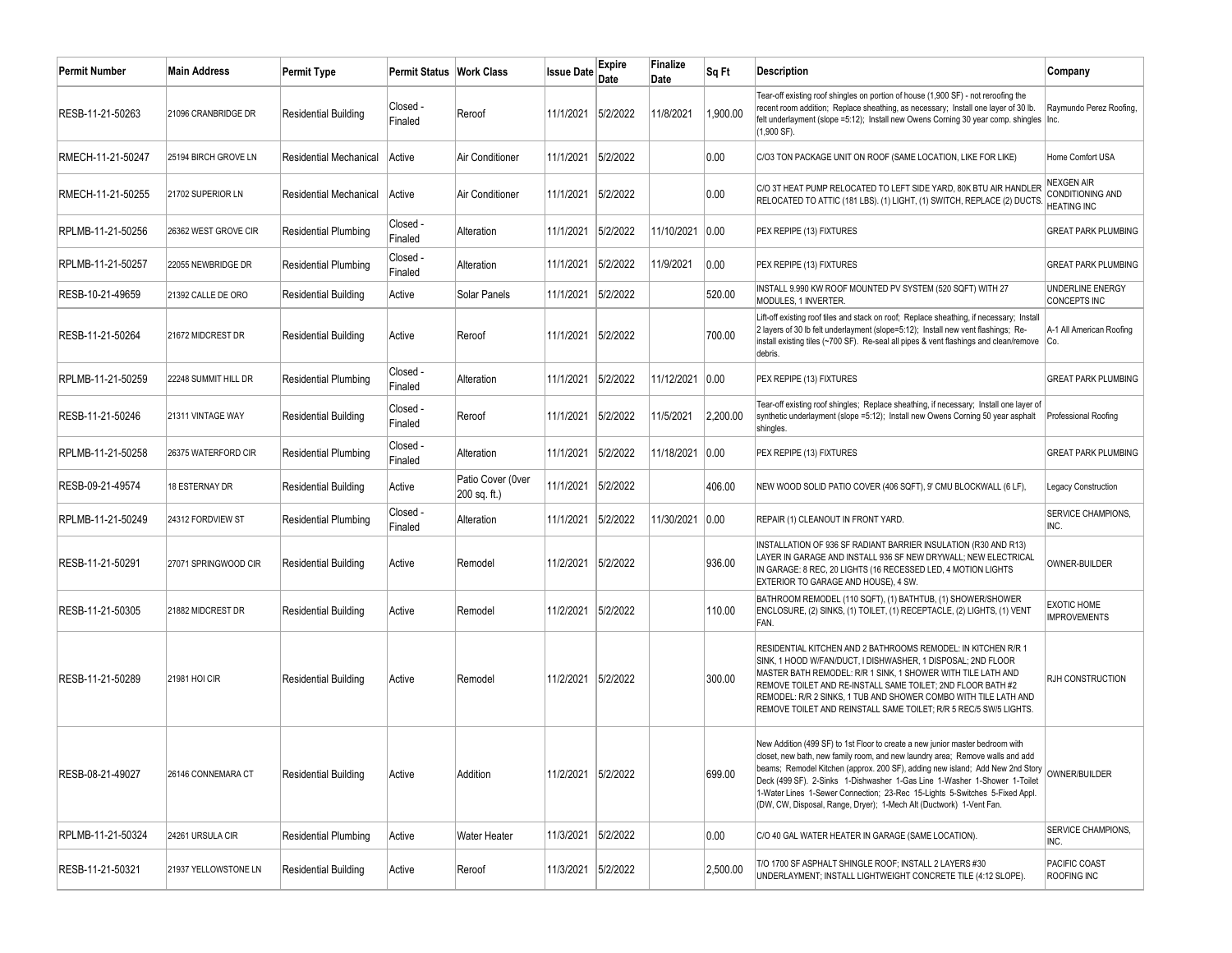| RESB-11-21-50279  | 20702 EL TORO GARAGE #32                        | Residential Building          | Active | Reroof                | 11/3/2021          | 5/2/2022 | 1.800.00 | CARPORT FLAT RE-ROOF TO INCLUDE: T/O 1 LAYER OF EXISTING ROOFING<br>MATERIAL, WOOD REPAIR AS NEEDED, INSTALL SOPREMA COLD PROCESS<br>ROOFING SYSTEM (GARAGE 32 CARPORTS #313, 314, 315, 317, 318, 319, 320,<br>338; 1800 SF)                                                            | Hylkema Roofing Dba<br>Superior Roofing                                      |
|-------------------|-------------------------------------------------|-------------------------------|--------|-----------------------|--------------------|----------|----------|-----------------------------------------------------------------------------------------------------------------------------------------------------------------------------------------------------------------------------------------------------------------------------------------|------------------------------------------------------------------------------|
| COMB-09-21-49569  | 25432 TRABUCO RD 104                            | <b>Commercial Building</b>    | Active | Tenant<br>Improvement | 11/3/2021          | 5/2/2022 | 990.00   | INTERIOR T.I. FOR "THE JEWELRY BOX GOLD BUYERS OF LAKE FOREST":<br>INSTALL NEW WALLS IN OFFICE; REMOVE AND REOLOCATE SLIDING DOOR<br>IN OFFICE TO OPPOSITE WALL IN OFFICE; INSTALL (1) NEW WINDOW IN<br>OFFICE; INSTALL (2) NEW PONY WALLS IN "GOLD BUYING" ROOM; 18 REC, 21<br>LIGHTS. | RAMZ DESIGN<br><b>CONSTRUCTION</b>                                           |
| RESB-11-21-50284  | 20702 EL TORO GARAGE #37                        | <b>Residential Building</b>   | Active | Reroof                | 11/3/2021          | 5/2/2022 | 1.600.00 | CARPORT FLAT RE-ROOF TO INCLUDE: T/O 1 LAYER OF EXISTING ROOFING<br>MATERIAL, WOOD REPAIR AS NEEDED, INSTALL SOPREMA COLD PROCESS<br>ROOFING SYSTEM (GARAGE 37 CARPORTS #381, 382, 383, 384, 362, 386;<br>1600 SF).                                                                     | Hylkema Roofing Dba<br><b>Superior Roofing</b>                               |
| RESB-11-21-50331  | 25471 OSAGE WAY                                 | <b>Residential Building</b>   | Active | Reroof                | 11/3/2021          | 5/2/2022 | 1,200.00 | T/O 1200 SF TILE ROOF; INSTALL 1 LAYER #30 UNDERLAYMENT; REINSTALL<br>TILE. UNDER SOLAR ARRAY: REMOVE TILE, REPLACE WITH COMP SHINGLES SUNRUN<br>AND 1 LAYER OF #30 FELT (7:12 SLOPE)                                                                                                   |                                                                              |
| RESB-11-21-50285  | 20702 EL TORO GARAGE #38   Residential Building |                               | Active | Reroof                | 11/3/2021          | 5/2/2022 | 1,600.00 | CARPORT FLAT RE-ROOF TO INCLUDE: T/O 1 LAYER OF EXISTING ROOFING<br>MATERIAL, WOOD REPAIR AS NEEDED, INSTALL SOPREMA COLD PROCESS<br>ROOFING SYSTEM (GARAGE 38 CARPORTS #385, 387, 388, 389, 390, 395;<br>1600 SF).                                                                     | Hylkema Roofing Dba<br>Superior Roofing                                      |
| RESB-11-21-50283  | 20702 EL TORO GARAGE #36 Residential Building   |                               | Active | Reroof                | 11/3/2021          | 5/2/2022 | 1.800.00 | CARPORT FLAT RE-ROOF TO INCLUDE: T/O 1 LAYER OF EXISTING ROOFING<br>MATERIAL, WOOD REPAIR AS NEEDED, INSTALL SOPREMA COLD PROCESS<br>ROOFING SYSTEM (GARAGE 36 CARPORTS #370, 371, 372, 373, 377, 378, 379,<br>380; 1800 SF).                                                           | Hylkema Roofing Dba<br>Superior Roofing                                      |
| RESB-11-21-50282  | 20702 EL TORO GARAGE #35   Residential Building |                               | Active | Reroof                | 11/3/2021          | 5/2/2022 | 1.000.00 | CARPORT FLAT RE-ROOF TO INCLUDE: T/O 1 LAYER OF EXISTING ROOFING<br>MATERIAL, WOOD REPAIR AS NEEDED, INSTALL SOPREMA COLD PROCESS<br>ROOFING SYSTEM (GARAGE 35 CARPORTS #359, 369, 367, 364; 1000 SF).                                                                                  | Hylkema Roofing Dba<br><b>Superior Roofing</b>                               |
| RESB-11-21-50330  | 22042 APACHE DR                                 | <b>Residential Building</b>   | Active | Reroof                | 11/3/2021          | 5/2/2022 | 988.00   | T/O 988 SF TILE UNDER SOLAR ARRAY; INSTALL 1 LAYER #30<br>UNDERLAYMENT; INSTALL COMP SHINGLES (4:12 SLOPE).                                                                                                                                                                             | <b>SUNRUN</b>                                                                |
| RESB-11-21-50278  | 20702 EL TORO GARAGE #31 Residential Building   |                               | Active | Reroof                | 11/3/2021          | 5/2/2022 | 1.800.00 | CARPORT FLAT RE-ROOF TO INCLUDE: T/O 1 LAYER OF EXISTING ROOFING<br>MATERIAL, WOOD REPAIR AS NEEDED, INSTALL SOPREMA COLD PROCESS<br>ROOFING SYSTEM (GARAGE 31 CARPORTS #355, 358, 366, 375, 376, 368;<br>1800 SF).                                                                     | Hylkema Roofing Dba<br><b>Superior Roofing</b>                               |
| RESB-11-21-50286  | 20702 EL TORO GARAGE #39   Residential Building |                               | Active | Reroof                | 11/3/2021 5/2/2022 |          | 1,000.00 | CARPORT FLAT RE-ROOF TO INCLUDE: T/O 1 LAYER OF EXISTING ROOFING<br>MATERIAL, WOOD REPAIR AS NEEDED, INSTALL SOPREMA COLD PROCESS<br>ROOFING SYSTEM (GARAGE 39 CARPORTS #363, 391, 393, 394; 1000 SF).                                                                                  | Hylkema Roofing Dba<br>Superior Roofing                                      |
| RESB-11-21-50281  | 20702 EL TORO GARAGE #34 Residential Building   |                               | Active | Reroof                | 11/3/2021          | 5/2/2022 | 1.600.00 | CARPORT FLAT RE-ROOF TO INCLUDE: T/O 1 LAYER OF EXISTING ROOFING<br>MATERIAL, WOOD REPAIR AS NEEDED, INSTALL SOPREMA COLD PROCESS<br>ROOFING SYSTEM (GARAGE 34 CARPORTS #345, 346, 347, 356, 365, 360;<br>1600 SF).                                                                     | Hylkema Roofing Dba<br>Superior Roofing                                      |
| RESB-11-21-50280  | 20702 EL TORO GARAGE #33                        | Residential Building          | Active | Reroof                | 11/3/2021          | 5/2/2022 | 1,800.00 | CARPORT FLAT RE-ROOF TO INCLUDE: T/O 1 LAYER OF EXISTING ROOFING<br>MATERIAL, WOOD REPAIR AS NEEDED, INSTALL SOPREMA COLD PROCESS<br>ROOFING SYSTEM (GARAGE 33 CARPORTS #331, 332, 333, 334, 335, 336, 349,<br>351; 1800 SF).                                                           | Hylkema Roofing Dba<br>Superior Roofing                                      |
| RMECH-11-21-50322 | 21021 CANTEBURY LN                              | <b>Residential Mechanical</b> | Active | Air Conditioner       | 11/3/2021          | 5/2/2022 | 0.00     | C/O 5T A/C LOCATED IN LEFT SIDE YARD (SAME LOCATION), 60K BTU<br>FURANCE IN INDOOR CLOSET (SAME LOCATION), 1 COIL                                                                                                                                                                       | SERVICE CHAMPIONS,<br>INC.                                                   |
| RESB-11-21-50287  | 20702 EL TORO GARAGE #40                        | <b>Residential Building</b>   | Active | Reroof                | 11/3/2021          | 5/2/2022 | 1,600.00 | CARPORT FLAT RE-ROOF TO INCLUDE: T/O 1 LAYER OF EXISTING ROOFING<br>MATERIAL, WOOD REPAIR AS NEEDED, INSTALL SOPREMA COLD PROCESS<br>ROOFING SYSTEM (GARAGE 40 CARPORTS #407, 408, 410, 414, 415, 416;<br>1600 SF).                                                                     | Hylkema Roofing Dba<br><b>Superior Roofing</b>                               |
| RESB-11-21-50329  | 22451 OVERLAKE DR                               | <b>Residential Building</b>   | Active | Reroof                | 11/3/2021          | 5/2/2022 | 1.100.00 | T/O 1100 SF TILE ROOF; INSTALL 1 LAYER #30 UNDERLAYMENT; REINSTALL<br>TILE. UNDER SOLAR ARRAY: REMOVE TILE, REPLACE WITH COMP SHINGLES SUNRUN<br>AND 1 LAYER OF #30 FELT (8:12 SLOPE)                                                                                                   |                                                                              |
| RELEC-11-21-50358 | 23012 DUNE MEAR RD                              | <b>Residential Electrical</b> | Active | Alteration            | 11/4/2021 5/3/2022 |          | 0.00     | 200 AMP PANEL UPGRADE.                                                                                                                                                                                                                                                                  | <b>BETO LIGHTING &amp;</b><br><b>OUTLET REPAIR &amp;</b><br>TROUBLE SHOOTING |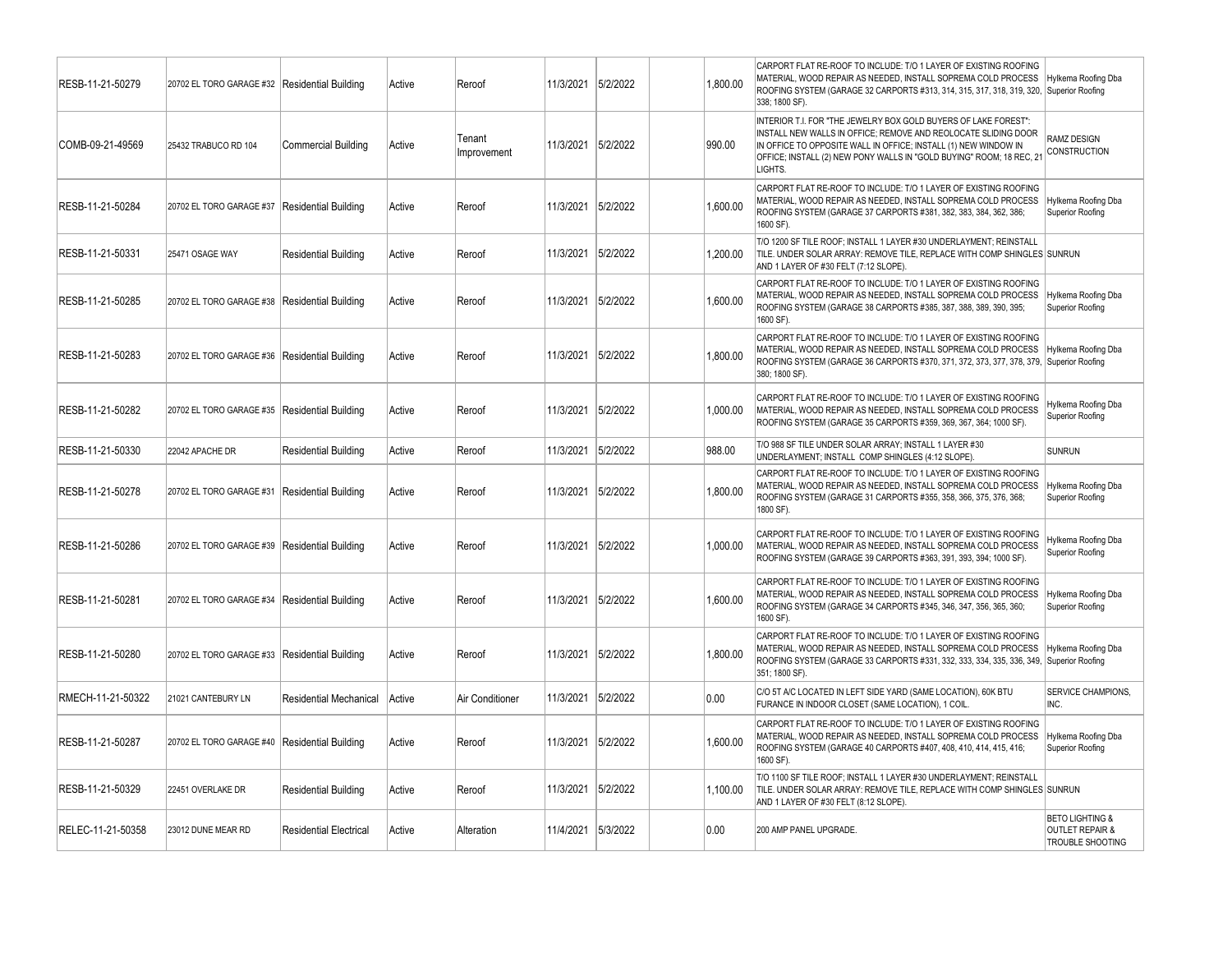| RESB-11-21-50362  | 20955, 20975, 20981, 20991<br>CALISTOGA BLDG 13  | Residential Building          | Active              | Reroof                            | 11/4/2021          | 5/3/2022 |            | 5.800.00  | T/O 5800 SF 6:12 SLOPED TILE ROOF; WOOD REPAIR AS NEEDED; INSTALL 2<br>LAYERS OF #40 UNDERLAYMENT; INSTALL NEW EAGLE CAPISTRANO<br>CONCRETE TILES (9 PSF PER IAPMO ER-1900). (BLDG 13).                                                                                                                                                       | <b>IORDAN ROOF</b><br><b>COMPANY</b>                      |
|-------------------|--------------------------------------------------|-------------------------------|---------------------|-----------------------------------|--------------------|----------|------------|-----------|-----------------------------------------------------------------------------------------------------------------------------------------------------------------------------------------------------------------------------------------------------------------------------------------------------------------------------------------------|-----------------------------------------------------------|
| COMB-11-21-50357  | 20361 HERMANA CIR                                | <b>Commercial Building</b>    | Active              | Reroof                            | 11/4/2021          | 5/3/2022 |            | 13,600.00 | POWERWASH (E) MINERAL MOD BITUMEN ROOF AND APPLY GE ENDURIS<br>SILICONE TO SURFACE @ 3 GAL/SQ. (13,600 SQFT)                                                                                                                                                                                                                                  | RESTCO ROOFING INC                                        |
| RESB-11-21-50346  | 22571 LITTLE DR                                  | <b>Residential Building</b>   | Active              | Remodel                           | 11/4/2021          | 5/3/2022 |            | 0.00      | MASTER BATHROOM: REPLACE (2) WINDOWS, PEX REPIPE. 1ST FL<br>BATHROOM: PEX REPIPE, ADD (1) RECEPTACLE, REPLACE TOILET AND<br>SHOWER FIXTURES. MASTER BEDROOM: ADD (2) RECEPTACLES, C/O (1)<br>RECEPTACLE; (4) SWITCHES.                                                                                                                        | <b>DADS CONSTRUCTION</b><br><b>INC</b>                    |
| RESB-11-21-50360  | 25421, 25425, 25427, 25429<br>YOUNTVILLE BLD 11  | <b>Residential Building</b>   | Active              | Reroof                            | 11/4/2021          | 5/3/2022 |            | 5,800.00  | T/O 5800 SF 6:12 SLOPED TILE ROOF; WOOD REPAIR AS NEEDED; INSTALL 2<br>LAYERS OF #40 UNDERLAYMENT; INSTALL NEW EAGLE CAPISTRANO<br>CONCRETE TILES (9 PSF PER IAPMO ER-1900).(BLDG 11).                                                                                                                                                        | ORDAN ROOF<br><b>COMPANY</b>                              |
| RESB-11-21-50361  | 25412, 25416, 25422, 25426<br>YOUNTVILLE BLDG 12 | <b>Residential Building</b>   | Active              | Reroof                            | 11/4/2021 5/3/2022 |          |            | 5,800.00  | T/O 5800 SF 6:12 SLOPED TILE ROOF; WOOD REPAIR AS NEEDED; INSTALL 2<br>LAYERS OF #40 UNDERLAYMENT; INSTALL NEW EAGLE CAPISTRANO<br>CONCRETE TILES (9 PSF PER IAPMO ER-1900). (BLDG 12).                                                                                                                                                       | <b>IORDAN ROOF</b><br>COMPANY                             |
| RESB-10-21-50045  | 25437 ALTA LOMA                                  | <b>Residential Building</b>   | Active              | Deck                              | 11/4/2021 5/3/2022 |          |            | 32.00     | DEMO EXISTING 2ND FLOOR DECK DUE TO DETERIORATION;<br>CONSTRUCTION OF NEW DECK (32 SF).                                                                                                                                                                                                                                                       | <b>BOSS RENOVATIONS</b><br>AND CONSTRUCTION<br><b>INC</b> |
| RPLMB-11-21-50367 | 19231 JASPER HILL RD                             | <b>Residential Plumbing</b>   | Closed -<br>Finaled | Alteration                        | 11/4/2021          | 5/3/2022 | 11/12/2021 | 0.00      | PEX REPIPE: 18 FIXTURES, 2 HOSE BIBS.                                                                                                                                                                                                                                                                                                         | ULTIMATE BUILDERS,<br>INC. (REPIPE 1)                     |
| POOL-11-21-50371  | <b>4 MARSEILLE WAY</b>                           | Combination Pool/Spa          | Active              | Residential                       | 11/4/2021          | 5/3/2022 |            | 96.00     | CONSTUCTION OF 96 SF SPA WITH EQUIPMENT.                                                                                                                                                                                                                                                                                                      | MISSION POOLS                                             |
| RESB-10-21-50042  | 25448 ALTA LOMA                                  | <b>Residential Building</b>   | Active              | Deck                              | 11/4/2021          | 5/3/2022 |            | 44.00     | DEMO EXISTING 2ND FLOOR DECK DUE TO DETERIORATION;<br>CONSTRUCTION OF NEW DECK (44 SF).                                                                                                                                                                                                                                                       | <b>BOSS RENOVATIONS</b><br>AND CONSTRUCTION<br><b>INC</b> |
| RESB-10-21-50044  | 25463 ALTA LOMA                                  | <b>Residential Building</b>   | Active              | Deck                              | 11/4/2021          | 5/3/2022 |            | 44.00     | DEMO EXISTING 2ND FLOOR DECK DUE TO DETERIORATION;<br>CONSTRUCTION OF NEW DECK (44 SF).                                                                                                                                                                                                                                                       | <b>BOSS RENOVATIONS</b><br>AND CONSTRUCTION<br><b>INC</b> |
| RESB-10-21-50043  | 25444 ALTA LOMA                                  | <b>Residential Building</b>   | Active              | Deck                              | 11/4/2021          | 5/3/2022 |            | 32.00     | DEMO EXISTING 2ND FLOOR DECK DUE TO DETERIORATION;<br>CONSTRUCTION OF NEW DECK (32 SF).                                                                                                                                                                                                                                                       | <b>BOSS RENOVATIONS</b><br>AND CONSTRUCTION<br>INC        |
| RMECH-11-21-50364 | 25951 GALWAY DR                                  | <b>Residential Mechanical</b> | Active              | Alteration                        | 11/4/2021          | 5/3/2022 |            | 0.00      | CHANGE OUT 3T AC IN BACKYARD AND 80K BTU FURNACE IN GARAGE<br>(BOTH IN SAME LOCATION) WITH COIL, NO DISCONNECT, AND REPLACE 5<br>DUCTS.                                                                                                                                                                                                       | SERVICE CHAMPIONS,<br>INC.                                |
| RELEC-11-21-50372 | 24252 URSULA CIR                                 | <b>Residential Electrical</b> | Active              | Meter                             | 11/4/2021          | 5/3/2022 |            | 0.00      | 200 AMP PANEL UPGRADE                                                                                                                                                                                                                                                                                                                         | OWNER-BUILDER                                             |
| RESB-11-21-50384  | 22895 WILLARD AV                                 | <b>Residential Building</b>   | Active              | Patio Cover (0ver<br>200 sq. ft.) | 11/5/2021          | 5/4/2022 |            | 480.00    | CONSTRUCTION OF NEW AND ATTACHED 12 X 40 SOLID ALUMINUM PATIO<br>(480 SF) (FOUR SEASONS); 3 ELECTRICAL OUTLETS.                                                                                                                                                                                                                               | OWNER-BUILDER                                             |
| RESB-11-21-50385  | 1 LA PERLA                                       | <b>Residential Building</b>   | Active              | Remodel                           | 11/5/2021 5/4/2022 |          |            | 370.00    | Kitchen & Bathroom Remodel -- Kitchen (240 SF): 1-Sink; 15-Rec 12-Lights 6-<br>Switches; 1-Hood; Enlarge island, replace cabinets & countertops. 2nd Floor<br>Master Bathroom Remodel (130 SF): 2-Sinks 1-Freestanding Tub 1-Shower (w/tile<br>& lath) 1-Toilet; 6-Rec 5-Lights 4-Switches; 1-Exhaust Fan; Replace cabinets &<br>countertops. | Sea Pointe Construction<br>and Development, Inc.          |
| RPLMB-11-21-50380 | 26614 ROSEPATH                                   | <b>Residential Plumbing</b>   | Closed -<br>Finaled | Alteration                        | 11/5/2021          | 5/4/2022 | 11/12/2021 | 0.00      | PEX REPIPE: 11 FIXTURES.                                                                                                                                                                                                                                                                                                                      | AMERI-CAL REPIPE AND<br>PLUMBING, INC.                    |
| RESB-10-21-50054  | 21068 QUESTA VERDE                               | <b>Residential Building</b>   | Active              | Deck                              | 11/5/2021 5/4/2022 |          |            | 55.00     | DEMO EXISTING 2ND FLOOR DECK DUE TO DETERIORATION:<br>CONSTRUCTION OF NEW DECK (55 SF).                                                                                                                                                                                                                                                       | <b>BOSS RENOVATIONS</b><br>AND CONSTRUCTION<br><b>INC</b> |
| RESB-09-21-49408  | 2997 VIEJO RIDGE N DR                            | <b>Residential Building</b>   | Active              | Solar Panels                      | 11/5/2021 5/4/2022 |          |            | 234.00    | INSTALL 4.200 KW ROOF MOUNTED PV SYSTEM WITH 12 MODULES, 1<br>INVERTER, 234 SF.                                                                                                                                                                                                                                                               | <b>VIVINT SOLAR</b>                                       |
| RELEC-11-21-50379 | 25632 HEATHEROW CIR                              | <b>Residential Electrical</b> | Active              | Alteration                        | 11/5/2021 5/4/2022 |          |            | 0.00      | 200A MAIN SERVICE PANEL UPGRADE; ADD 1 NEW DEDICATED CIRCUIT FOR<br>MICROWAVE, R/R (4) SWITCHES TOTAL IN BEDROOMS.                                                                                                                                                                                                                            | OWNER-BUILDER                                             |
| RESB-10-21-50055  | 21043 QUESTA VERDE                               | <b>Residential Building</b>   | Active              | Deck                              | 11/5/2021 5/4/2022 |          |            | 55.00     | DEMO EXISTING 2ND FLOOR DECK DUE TO DETERIORATION;<br>CONSTRUCTION OF NEW DECK (55 SF).                                                                                                                                                                                                                                                       | <b>BOSS RENOVATIONS</b><br>AND CONSTRUCTION<br><b>INC</b> |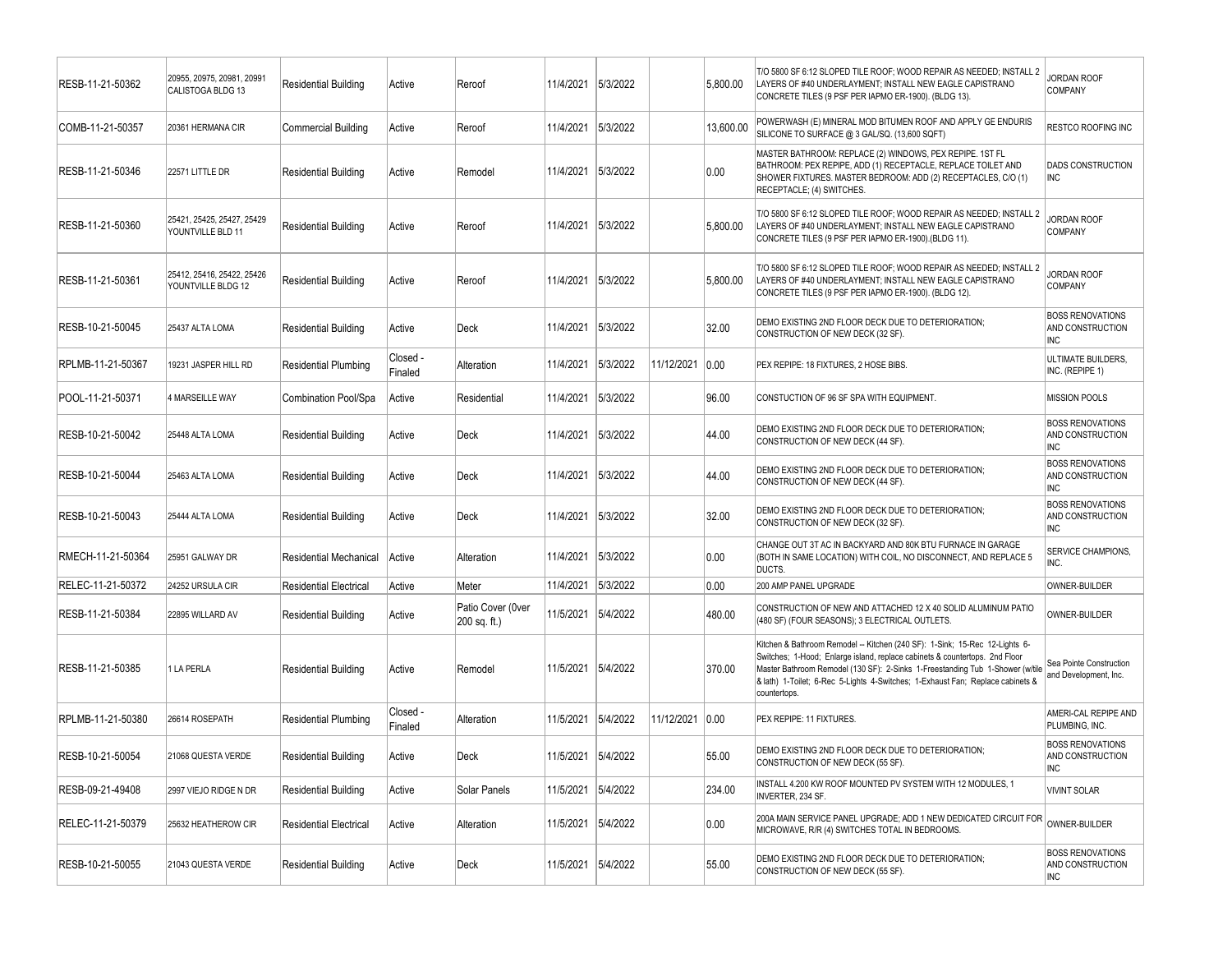| RESB-10-21-50056  | 21064 QUESTA VERDE                                                               | <b>Residential Building</b>   | Active              | Deck                         | 11/5/2021 | 5/4/2022 |            | 55.00    | DEMO EXISTING 2ND FLOOR DECK DUE TO DETERIORATION:<br>CONSTRUCTION OF NEW DECK (55 SF).                                                                                                                                                                                                                                                                                                                                                                                                                                                                    | <b>BOSS RENOVATIONS</b><br>AND CONSTRUCTION<br><b>INC</b> |
|-------------------|----------------------------------------------------------------------------------|-------------------------------|---------------------|------------------------------|-----------|----------|------------|----------|------------------------------------------------------------------------------------------------------------------------------------------------------------------------------------------------------------------------------------------------------------------------------------------------------------------------------------------------------------------------------------------------------------------------------------------------------------------------------------------------------------------------------------------------------------|-----------------------------------------------------------|
| RESB-10-21-49984  | <b>26392 IVES WAY</b>                                                            | <b>Residential Building</b>   | Active              | Solar Panels                 | 11/8/2021 | 5/9/2022 |            | 178.90   | INSTALL 3.6 KW ROOF MOUNTED PV SYSTEM (179 SQFT) WITH 10 MODULES,<br>10 MICROINVERTERS, 200 AMP PANEL UPGRADE.                                                                                                                                                                                                                                                                                                                                                                                                                                             | <b>SOLAR TECH ENERGY</b><br><b>SYSTEMS INC</b>            |
| RESB-10-21-49792  | 22101 COMANCHE RD                                                                | <b>Residential Building</b>   | Active              | Solar Panels                 | 11/8/2021 | 5/9/2022 |            | 290.00   | INSTALL 5.25 KW ROOF MOUNTED PV SYSTEM (290 SQFT) WITH 15<br>MODULES, 1 INVERTER, 100 AMP SUBPANEL                                                                                                                                                                                                                                                                                                                                                                                                                                                         | <b>SUNRUN</b>                                             |
| RPLMB-11-21-50413 | 25885 TRABUCO RD BLDG 23<br>310-315                                              | Residential Plumbing          | Active              | Alteration                   | 11/8/2021 | 5/9/2022 |            | 0.00     | PEX REPIPE FOR BLDG #23 OF "CEDAR GLEN CONDOS" - Whole house PEX<br>repipe for 6 condo units (#310, 311, 312, 313, 314, 315).                                                                                                                                                                                                                                                                                                                                                                                                                              | Repipe Plus Plumbing Co.                                  |
| RESB-08-21-48815  | 1071 SUMMIT OAK DRIVE                                                            | <b>Residential Building</b>   | Active              | Solar Panels                 | 11/8/2021 | 5/9/2022 |            | 532.00   | INSTALL 10.40KW ROOF MOUNTED PV SYSTEM (532 SF) WITH 26 MODULES,<br>1 HUB+INVERTER, 2 LOAD CENTERS, 13 KWH ESS WITH 1 BATTERY.                                                                                                                                                                                                                                                                                                                                                                                                                             | SunPower Corp                                             |
| RPLMB-11-21-50409 | 22062 NEWBRIDGE DR                                                               | Residential Plumbing          | Closed -<br>Finaled | Alteration                   | 11/8/2021 | 5/9/2022 | 11/15/2021 | 0.00     | PEX REPIPE: 13 FIXTURES.                                                                                                                                                                                                                                                                                                                                                                                                                                                                                                                                   | <b>GREAT PARK PLUMBING</b>                                |
| RESB-10-21-49989  | 20 ALAMITOS                                                                      | <b>Residential Building</b>   | Active              | Solar Panels                 | 11/8/2021 | 5/9/2022 |            | 472.00   | INSTALL 8.16 KW ROOF MOUNTED PV SYSTEM (472 SQFT) WITH 24<br>MODULES, 1 INVERTER, 1 INTERNAL LOAD CENTER (200 AMPS), 1 ENERGY<br>STORAGE SYSTEM (13.5 KWH).                                                                                                                                                                                                                                                                                                                                                                                                | <b>TESLA</b>                                              |
| RESB-10-21-49873  | 22921 BELQUEST DR                                                                | Residential Building          | Active              | Solar Panels                 | 11/8/2021 | 5/9/2022 |            | 362.00   | INSTALL 6.50 KW ROOF MOUNTED PV SYSTEM (362 SQFT) WITH 20<br>MODULES, 20 MICROINVERTERS, 125 AMP PANEL UPGRADE.                                                                                                                                                                                                                                                                                                                                                                                                                                            | SOUTHWEST SUN<br>SOLAR, INC.                              |
| RELEC-11-21-50415 | 26672 WARWICK CT                                                                 | <b>Residential Electrical</b> | Active              | Meter                        | 11/8/2021 | 5/9/2022 |            | 0.00     | 225 AMP PANEL UPGRADE                                                                                                                                                                                                                                                                                                                                                                                                                                                                                                                                      | <b>SOLAR RITE</b>                                         |
| RMECH-11-21-50404 | 18 PARRELL AV                                                                    | <b>Residential Mechanical</b> | Closed -<br>Finaled | Furnace Change<br><b>Out</b> | 11/8/2021 | 5/9/2022 | 11/18/2021 | 0.00     | C/O 80K BTU FURNACE IN ATTIC (LIKE FOR LIKE, SAME LOCATION).                                                                                                                                                                                                                                                                                                                                                                                                                                                                                               | 1st Choice Heating & Air<br>Conditioning, Inc.            |
| RPLMB-11-21-50410 | 26383 WATERFORD CIR                                                              | <b>Residential Plumbing</b>   | Closed -<br>Finaled | Alteration                   | 11/8/2021 | 5/9/2022 | 11/16/2021 | 0.00     | PEX REPIPE: 13 FIXTURES.                                                                                                                                                                                                                                                                                                                                                                                                                                                                                                                                   | <b>GREAT PARK PLUMBING</b>                                |
| RESB-06-21-47817  | 21191 SKYLARK DR                                                                 | <b>Residential Building</b>   | Active              | Addition                     | 11/8/2021 | 5/9/2022 |            | 1,699.00 | (ROLL PLANS) 747 SF 1'ST FL ADDITION TO ADD NEW BEDROOM,<br>BATHROOM, GREAT ROOM; 550 SF 1'ST FL REMODEL IN KITCHEN AND<br>LIVING ROOM; MODIFICATION TO WINDOWS; CONSTRUCTION OF 402 SF<br>SOLID ROOF (SHINGLES) ATTACHED PATIO COVER; RELOCATE <5T AC TO<br>SIDE YARD, DUCTWORK, 1 VENT. FAN, 1 HOOD, 1 BATH TUB, 1 DISH.W,<br>EXTENSION TO GAS-WATER-SEWER LINES, 2 SINKS, 1 TOILET, 1 POT FILLER,<br>1 DISPOSAL, 4 CEILING FANS, 1 OVEN, 41 REC, 37 LIGHTS, 19 SW.                                                                                      | AMS BUILDERS. INC.                                        |
| RPLMB-10-21-50085 | 28558 TRABUCO RD, BLDG 17<br>221-226                                             | <b>Residential Plumbing</b>   | Active              | Alteration                   | 11/8/2021 | 5/9/2022 |            | 0.00     | PEX REPIPE FOR BLDG #17 OF "CEDAR GLEN CONDOS" - Whole house PEX<br>repipe for 6 condo units (#221, 222, 223, 224, 225, 226).                                                                                                                                                                                                                                                                                                                                                                                                                              | Repipe Plus Plumbing Co.                                  |
| RPLMB-11-21-50417 | 25222 GROVEWOOD                                                                  | Residential Plumbing          | Active              | Alteration                   | 11/8/2021 | 5/9/2022 |            | 0.00     | PEX REPIPE: 12 FIXTURES, 2 HOSE BIBS.                                                                                                                                                                                                                                                                                                                                                                                                                                                                                                                      | SEVERSON PLUMBING,<br>INC.                                |
| RESB-10-21-49971  | 23041 ARDEN ST                                                                   | <b>Residential Building</b>   | Active              | Solar Panels                 | 11/8/2021 | 5/9/2022 |            | 477.00   | INSTALL 8.5 KW ROOF MOUNTED PV SYSTEM (477 SQFT) WITH 20 MODULES,<br>1 INVERTER, 1 INTERNAL LOAD CENTER (200 AMPS), 1 ENERGY STORAGE<br>SYSTEM (13.5 KWH).                                                                                                                                                                                                                                                                                                                                                                                                 | <b>TESLA</b>                                              |
| RESB-11-21-50422  | 21252 FOREST MEADOW DR                                                           | <b>Residential Building</b>   | Active              | Reroof                       | 11/8/2021 | 5/9/2022 |            | 469.00   | T/O COMP SHINGLES AND REROOF WITH COMP SHINGLES (469 SQFT),<br>INSTALL (1) LAYER #30 UNDERLAYMENT, (5:12) SLOPE.                                                                                                                                                                                                                                                                                                                                                                                                                                           | <b>SUNRUN</b>                                             |
| RPLMB-11-21-50399 | 21251 AVENIDA PLANICIE                                                           | <b>Residential Plumbing</b>   | Active              | Alteration                   | 11/8/2021 | 5/9/2022 |            | 0.00     | PEX REPIPE: 10 FIXTURES, 2 HOSE BIBS.                                                                                                                                                                                                                                                                                                                                                                                                                                                                                                                      | SIMPEX REPIPE, INC.                                       |
| RESB-11-21-50406  | 26352. 26354. 26356. 26358<br>MOUNTAIN GROVE CIR BLDG Residential Building<br>18 |                               | Active              | Reroof                       | 11/8/2021 | 5/9/2022 |            | 3.890.00 | REROOF BLDG #18 (4-UNIT BLDG): SLOPED ROOF (2,370 SF): Tear-off existing<br>roofing material; Replace plywood deck, as needed; Install leak barrier; Install GAF<br>Shingle-Mate underlayment; Install GAF Timberline HDZ RS shingles with flashing<br>components; Ridge venting with Ridglass. FLAT ROOF (1,520 SF): Install (1) layer WEATHERPROOFING,<br>red rosin sheathing paper, (1) GAF #75 base sheet, hot mop (4) piles of GAF flexply  INC.<br>(6) ply sheet with Type III asphalt, gravel aggregate onto hot asphalt (400 lbs per<br>100 sqft). | <b>FONTAINE</b>                                           |
| RPLMB-11-21-50411 | 22185 NEWBRIDGE DR                                                               | <b>Residential Plumbing</b>   | Closed -<br>Finaled | Alteration                   | 11/8/2021 | 5/9/2022 | 11/19/2021 | 0.00     | PEX REPIPE: 13 FIXTURES.                                                                                                                                                                                                                                                                                                                                                                                                                                                                                                                                   | <b>GREAT PARK PLUMBING</b>                                |
| RPLMB-10-21-50082 | 25885 TRABUCO RD, BLDG 15<br>40-45                                               | <b>Residential Plumbing</b>   | Closed -<br>Finaled | Alteration                   | 11/8/2021 | 5/9/2022 | 11/23/2021 | 0.00     | PEX REPIPE FOR BLDG #15 OF "CEDAR GLEN CONDOS" - Whole house PEX<br>repipe for 6 condo units (#40, 41, 42, 43, 44, 45).                                                                                                                                                                                                                                                                                                                                                                                                                                    | Repipe Plus Plumbing Co.                                  |
| RESB-10-21-49985  | 24941 AVENIDA LIBRE                                                              | Residential Building          | Active              | Solar Panels                 | 11/8/2021 | 5/9/2022 |            | 402.00   | INSTALL 8.4 KW ROOF MOUNTED PV SYSTEM (402 SQFT) WITH 20 MODULES,<br>20 MICROINVERTERS, 1 LOAD CENTER (125 AMP).                                                                                                                                                                                                                                                                                                                                                                                                                                           | <b>SOLAR TECH ENERGY</b><br><b>SYSTEMS INC</b>            |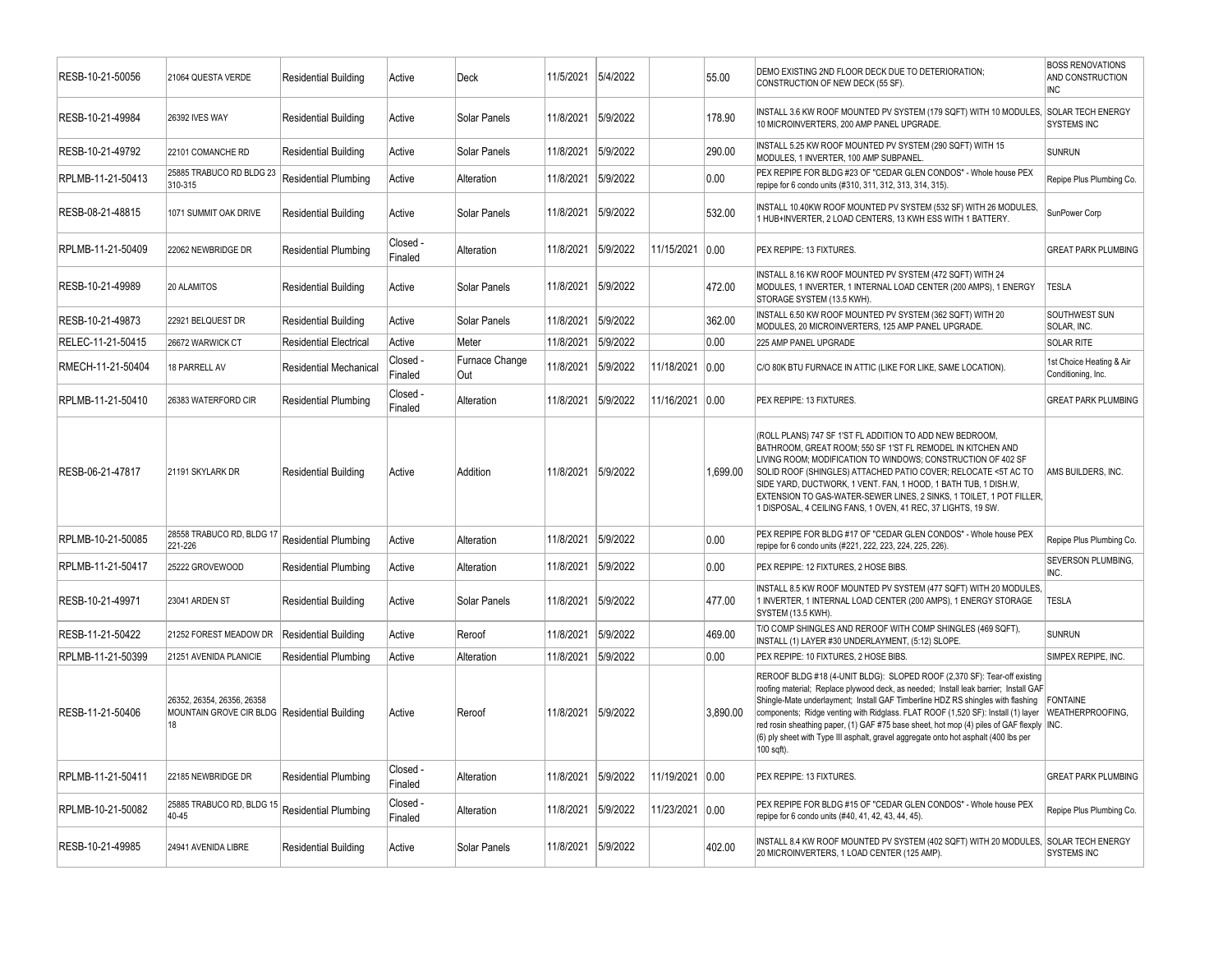| RESB-11-21-50405  | 26376, 26378, 26382, 36384<br>MOUNTAIN GROVE CIR BLDG Residential Building<br>17 |                               | Active              | Reroof              | 11/8/2021 5/9/2022 |          |            | 3.890.00 | REROOF BLDG. # 17 (4-UNIT BLDG): SLOPED ROOF (2,370 SF): Tear-off<br>existing roofing material; Replace plywood deck, as needed; Install leak barrier;<br>Install GAF Shingle-Mate underlayment; Install GAF Timberline HDZ RS shingles<br>with flashing components; Ridge venting with Ridglass. FLAT ROOF (1,520 SF):<br>Install (1) layer red rosin sheathing paper, (1) GAF #75 base sheet, hot mop (4)<br>piles of GAF flexply (6) ply sheet with Type III asphalt, gravel aggregate onto hot<br>asphalt (400 lbs per 100 sqft). | <b>FONTAINE</b><br>WEATHERPROOFING,<br>INC.                                                 |
|-------------------|----------------------------------------------------------------------------------|-------------------------------|---------------------|---------------------|--------------------|----------|------------|----------|---------------------------------------------------------------------------------------------------------------------------------------------------------------------------------------------------------------------------------------------------------------------------------------------------------------------------------------------------------------------------------------------------------------------------------------------------------------------------------------------------------------------------------------|---------------------------------------------------------------------------------------------|
| RESB-09-21-49123  | 24712 VIA DEL RIO                                                                | <b>Residential Building</b>   | Closed -<br>Finaled | Solar Panels        | 11/8/2021          | 5/9/2022 | 11/22/2021 | 402.00   | INSTALL 8.64 KW ROOF MOUNTED PV SYSTEM WITH 24 MODULES,<br>MICROINVERTERS, 1 SUB-PANEL, 420 SF.                                                                                                                                                                                                                                                                                                                                                                                                                                       | HES SOLAR, INC.                                                                             |
| RPLMB-10-21-50084 | 25885 TRABUCO DR, BLDG 16 Residential Plumbing<br>227-230                        |                               | Closed -<br>Finaled | Alteration          | 11/8/2021          | 5/9/2022 | 11/19/2021 | 0.00     | PEX REPIPE FOR BLDG #16 OF "CEDAR GLEN CONDOS" - Whole house PEX<br>repipe for 4 condo units (#227, 228, 229, 230).                                                                                                                                                                                                                                                                                                                                                                                                                   | Repipe Plus Plumbing Co.                                                                    |
| RESB-10-21-49997  | 21451 SPRUCEWOOD                                                                 | <b>Residential Building</b>   | Closed -<br>Finaled | Solar Panels        | 11/8/2021          | 5/9/2022 | 11/18/2021 | 491.00   | INSTALL 9.60 KW ROOF MOUNTED PV SYSTEM (491 SQFT) WITH 24<br>MODULES, 24 MICROINVERTERS, 1 LOAD CENTER (100 AMP).                                                                                                                                                                                                                                                                                                                                                                                                                     | Sunpower Corporation                                                                        |
| RPLMB-11-21-50420 | 19075 CANYON TERRACE DR   Residential Plumbing                                   |                               | Active              | <b>Water Heater</b> | 11/8/2021          | 5/9/2022 |            | 0.00     | C/O 50 GAL WATER HEATER (CLOSET).                                                                                                                                                                                                                                                                                                                                                                                                                                                                                                     | DIAL ONE SONSHINE<br>PLUMBING HEATING AIR<br><b>CONDITIONING &amp;</b><br><b>ELECTRICAL</b> |
| RESB-10-21-49972  | <b>6 SALINAS</b>                                                                 | <b>Residential Building</b>   | Active              | Solar Panels        | 11/8/2021          | 5/9/2022 |            | 502.14   | INSTALL 9.1 KW ROOF MOUNTED PV SYSTEM (503 SQFT) WITH 26 MODULES,<br>1 INVERTER, 200 AMP PANEL UPGRADE.                                                                                                                                                                                                                                                                                                                                                                                                                               | <b>LARSUN SOLAR</b>                                                                         |
| RESB-09-21-49234  | 21012 SHARMILA                                                                   | <b>Residential Building</b>   | Active              | Solar Panels        | 11/8/2021          | 5/9/2022 |            | 422.00   | INSTALL 5.61312 KW SOLAR ROOF WITH 96 TILE MODULES, 1 INVERTER, 13.5<br>KWH ESS WITH (1) POWERWALLS, 2 LOAD CENTERS, 422 SF ARRAY AND<br>1909 SF RE-ROOF TO T/O EXISTING ROOFING MATERIAL AND INSTALL 1<br>LAYER OF FT COBALT FR UNDERLAYMENT.                                                                                                                                                                                                                                                                                        | <b>TESLA</b>                                                                                |
| RESB-10-21-49968  | 22412 GOLDRUSH                                                                   | <b>Residential Building</b>   | Active              | <b>Solar Panels</b> | 11/8/2021          | 5/9/2022 |            | 238.00   | INSTALL 4.25 KW ROOF MOUNTED PV SYSTEM (238 SQFT) WITH 10<br>MODULES, 1 INVERTER, 1 LOAD CENTER (125 AMPS)                                                                                                                                                                                                                                                                                                                                                                                                                            | <b>TESLA</b>                                                                                |
| RESB-11-21-50407  | 26246, 26242, 26236, 26232<br><b>FERN GLEN</b>                                   | <b>Residential Building</b>   | Active              | Reroof              | 11/8/2021          | 5/9/2022 |            | 6,000.00 | REROOF 4-UNIT BLDG: Tear-off existing roofing material; Replace plywood deck,<br>as needed; Install leak barrier; Install GAF Tiger Paw underlayment; Install GAF<br>Timberline HD RS shingles with flashing components; Ridge venting with Ridglass.                                                                                                                                                                                                                                                                                 | <b>FONTAINE</b><br>WEATHERPROOFING,<br>INC.                                                 |
| RPLMB-11-21-50408 | 22064 NEWBRIDGE DR                                                               | <b>Residential Plumbing</b>   | Closed -<br>Finaled | Alteration          | 11/8/2021          | 5/9/2022 | 11/17/2021 | 0.00     | PEX REPIPE: 13 FIXTURES.                                                                                                                                                                                                                                                                                                                                                                                                                                                                                                              | <b>GREAT PARK PLUMBING</b>                                                                  |
| RESB-11-21-50446  | 22996 SPRINGWATER                                                                | <b>Residential Building</b>   | Active              | Remodel             | 11/9/2021          | 5/9/2022 |            | 0.00     | BATHROOM REMODEL, REMOVE TUB, CONVERT 1.5" DRAIN TO 2" DRAIN,<br>INSTALL NEW ACRYLIC SHOWER ENCLOSURE, (1) VENT FAN, (1) GFCI.                                                                                                                                                                                                                                                                                                                                                                                                        | <b>REBORN CABINETS</b>                                                                      |
| RESB-11-21-50447  | 21071 HIGHLANDER                                                                 | <b>Residential Building</b>   | Active              | Remodel             | 11/9/2021          | 5/9/2022 |            | 9,600.00 | (2) BATHROOM REMODEL (HALL & MASTER), REMOVE (2) TUBS, CONVERT<br>(2) 1.5" DRAINS TO 2" DRAINS, INSTALL (2) NEW ACRYLIC SHOWER<br>ENCLOSURES, (2) VENT FANS, (2) GFCI.                                                                                                                                                                                                                                                                                                                                                                | <b>REBORN CABINETS</b>                                                                      |
| RPLMB-10-21-50154 | 21781 MEADOWVIEW LN                                                              | <b>Residential Plumbing</b>   | Active              | Alteration          | 11/9/2021          | 5/9/2022 |            | 0.00     | Epoxy Lining (17 fixtures - potable hot & cold pressurized water pipes).                                                                                                                                                                                                                                                                                                                                                                                                                                                              | Pipe Restoration, Inc.                                                                      |
| RESB-11-21-50450  | 21766 QUIET OAK DR                                                               | <b>Residential Building</b>   | Active              | Reroof              | 11/9/2021          | 5/9/2022 |            | 1.300.00 | Reroof Flat Section of Roof Only (13 squares) on home: Tear-off existing BUR;<br>Install 13 squares of Fibertite membrane (ICC ESR #1456).                                                                                                                                                                                                                                                                                                                                                                                            | MCCORMACK ROOFING                                                                           |
| RMECH-11-21-50445 | 25237 TANOAK LN                                                                  | <b>Residential Mechanical</b> | Active              | Air Conditioner     | 11/9/2021          | 5/9/2022 |            | 0.00     | C/O 2T HEAT PUMP LOCATED IN BACK YARD (SAME LOCATION), 30K BTU AIR<br>HANDLER IN GARAGE (SAME LOCATION), (1) COIL                                                                                                                                                                                                                                                                                                                                                                                                                     | SoCal Airflow Pros                                                                          |
| RELEC-11-21-50441 | 21672 MIDCREST DR                                                                | <b>Residential Electrical</b> | Active              | Meter               | 11/9/2021          | 5/9/2022 |            | 0.00     | 200 AMP PANEL UPGRADE                                                                                                                                                                                                                                                                                                                                                                                                                                                                                                                 | Unique Electric Services,<br>Inc.                                                           |
| RESB-10-21-50195  | 22621 WOOD SHADOW LN                                                             | <b>Residential Building</b>   | Active              | Remodel             | 11/9/2021          | 5/9/2022 |            | 130.00   | KITCHEN REMODEL (130 SQFT), REMOVE WALL, REMOVE (2) WINDOWS,<br>NEW KITCHEN ISLAND, (16) OUTLETS, (14) LIGHTS, (4) SWITCHES, (1)<br>DISHWASHER, (1) SINK, (1) KITCHEN HOOD, (1) BATHROOM EXHAUST FAN,<br>PEX REPIPE (11) FIXTURES.                                                                                                                                                                                                                                                                                                    | JAMES REMODELING INC                                                                        |
| RPLMB-10-21-50146 | 25092 RADA AV                                                                    | <b>Residential Plumbing</b>   | Active              | Alteration          | 11/9/2021          | 5/9/2022 |            | 0.00     | Epoxy Lining (18 fixtures - potable hot & cold pressurized water pipes).                                                                                                                                                                                                                                                                                                                                                                                                                                                              | Pipe Restoration, Inc.                                                                      |
| RESB-11-21-50452  | 19026 SINGINGWOOD CIR                                                            | <b>Residential Building</b>   | Active              | Windows             | 11/9/2021          | 5/9/2022 |            | 0.00     | Window Changeouts: Replace 11 windows and 2 sliding glass doors (like-for-like, in<br>same locations)                                                                                                                                                                                                                                                                                                                                                                                                                                 | TMC Enterprises, Inc.                                                                       |
| RPLMB-11-21-50444 | 26097 HILLSFORD PL                                                               | <b>Residential Plumbing</b>   | Active              | Alteration          | 11/9/2021          | 5/9/2022 |            | 0.00     | PEX REPIPE: 9 FIXTURES, 2 HOSE BIBS.                                                                                                                                                                                                                                                                                                                                                                                                                                                                                                  | SEVERSON PLUMBING,<br>INC.                                                                  |
| RESB-11-21-50440  | 21451 SPRUCEWOOD                                                                 | <b>Residential Building</b>   | Active              | Reroof              | 11/9/2021          | 5/9/2022 |            | 700.00   | T/O 700 SF COMP ROOF (FOR FUTURE SOLAR); INSTALL 1 LAYER #30<br>UNDERLAYMENT; INSTALL COMP SHINGLES (5:12 SLOPE).                                                                                                                                                                                                                                                                                                                                                                                                                     | <b>ABOVE ALL</b><br><b>CONSTRUCTION</b>                                                     |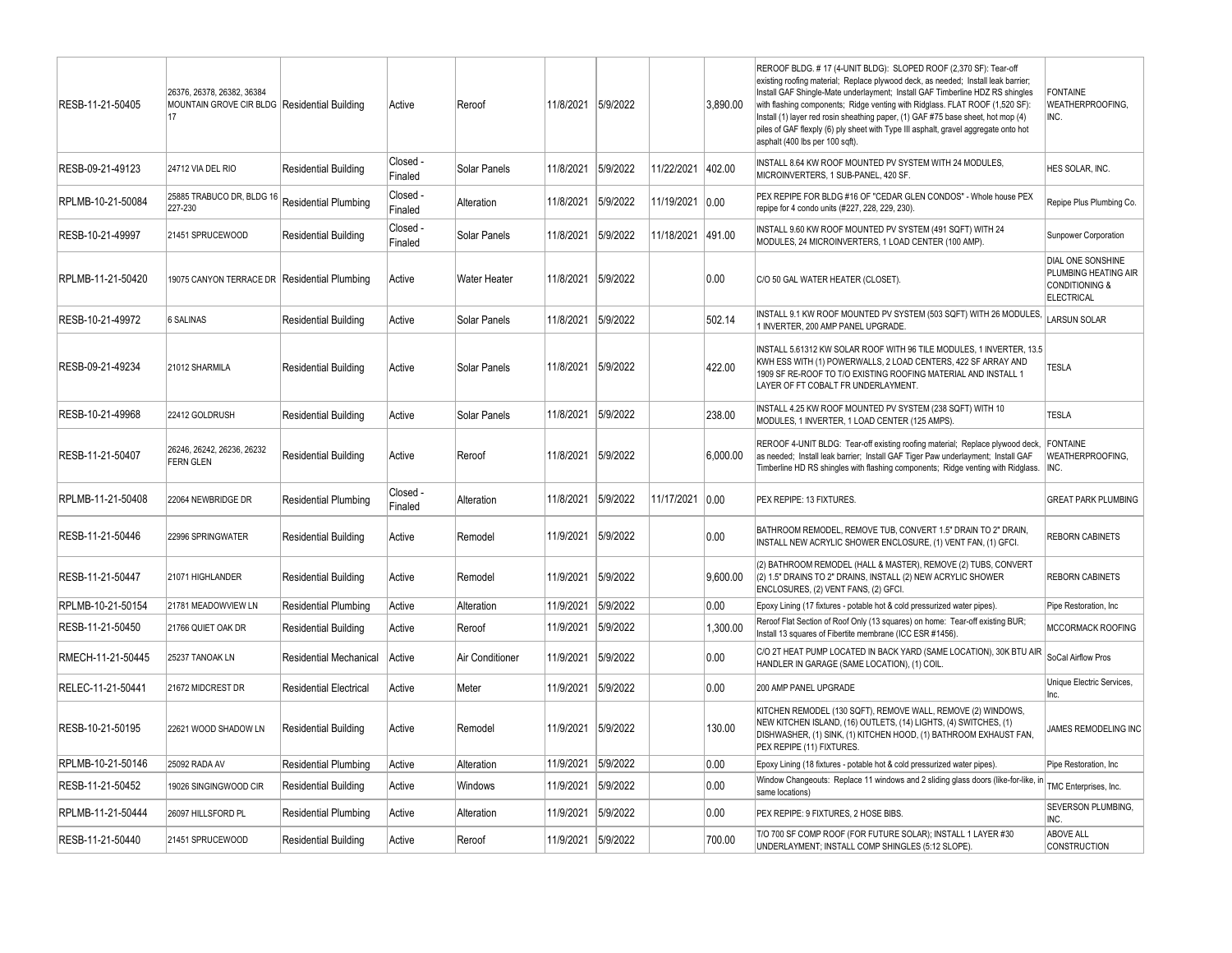| CMECH-11-21-50437 | 19665 DESCARTES               | Commercial Mechanical Active  |                     | Air Conditioner                   | 11/9/2021 5/9/2022   |                      |            | 0.00     | 1-Changeout of Rooftop heat pump at "Mission Flavors & Fragrances Inc" (3 tons,<br>Increased weight to 387 lbs; in same rooftop location using same pad and curb).<br>*** CONTRACTOR SHOULD BE AVAILABLE AT SITE AND MUST HAVE LADDER<br>OF APPROPRIATE SIZE AND STRENGTH SETUP FOR ROOFTOP ACCESS AT<br>THE TIME OF INSPECTION*** | Harbor Pointe Air<br>Conditioning & Control<br>Systems Inc.    |
|-------------------|-------------------------------|-------------------------------|---------------------|-----------------------------------|----------------------|----------------------|------------|----------|------------------------------------------------------------------------------------------------------------------------------------------------------------------------------------------------------------------------------------------------------------------------------------------------------------------------------------|----------------------------------------------------------------|
| RPLMB-10-21-50156 | 22 CAMARIN ST                 | <b>Residential Plumbing</b>   | Active              | Alteration                        | 11/9/2021 5/9/2022   |                      |            | 0.00     | Epoxy Lining (20 fixtures - potable hot & cold pressurized water pipes).                                                                                                                                                                                                                                                           | Pipe Restoration, Inc.                                         |
| ENCRH-07-21-48068 | 29300 Portola Pkwy            | Encroachment                  | Active              | Construction                      | 11/10/2021 7/29/2022 |                      |            | 0.00     | Install a New flow meter on an existing recycled water line.                                                                                                                                                                                                                                                                       | Pacific Hydrotech<br>Corporation                               |
| RMECH-11-21-50272 | 10 CARRIAGE DR                | <b>Residential Mechanical</b> | Active              | Alteration                        | 11/10/2021 5/9/2022  |                      |            | 0.00     | C/O 4T AC IN SIDE YARD (SAME LOCATION) WITH COIL.                                                                                                                                                                                                                                                                                  | Platinum Repair, Inc.                                          |
| RESB-10-21-49981  | 21762 EVENINGSIDE LN          | <b>Residential Building</b>   | Active              | Solar Panels                      | 11/10/2021 5/9/2022  |                      |            | 376.60   | INSTALL 7.4 KW ROOF MOUNTED PV SYSTEM (377 SQFT) WITH 20 MODULES,<br>20 MICROINVERTERS, 200 AMP PANEL UPGRADE.                                                                                                                                                                                                                     | TOPVIEW SOLAR INC                                              |
| RESB-10-21-49820  | 24725 CALLE EL TORO<br>GRANDE | <b>Residential Building</b>   | Active              | Solar Panels                      | 11/10/2021 5/9/2022  |                      |            | 503.00   | INSTALL 8.12 KW ROOF MOUNTED PV SYSTEM (503 SQFT) WITH 28<br>MODULES, 1 INVERTER, NEW 225 MAIN PANEL UPGRADE.                                                                                                                                                                                                                      | <b>FREEDOM FOREVER</b>                                         |
| RPLMB-11-21-50463 | 25885 TRABUCO RD 72           | <b>Residential Plumbing</b>   | Active              | <b>Water Heater</b>               | 11/10/2021 5/9/2022  |                      |            | 0.00     | C/O 40 GAL WATER HEATER IN KITCHEN (SAME LOCATION).                                                                                                                                                                                                                                                                                | Rescue Rooter                                                  |
| RPLMB-11-21-50273 | 20881 AVENIDA AMAPOLA         | <b>Residential Plumbing</b>   | Active              | <b>Water Heater</b>               | 11/10/2021 5/9/2022  |                      |            | 0.00     | C/O 40 GAL WATER HEATER IN GARAGE (SAME LOCATION).                                                                                                                                                                                                                                                                                 | MIKE DIAMOND<br>PLUMBING, HEATING &<br><b>AIR CONDITIONING</b> |
| RESB-10-21-49816  | 1 VIAGGIO LN                  | <b>Residential Building</b>   | Active              | Solar Panels                      | 11/10/2021 5/9/2022  |                      |            | 286.00   | INSTALL 5.52 KW ROOF MOUNTED PV SYSTEM (286 SQFT) WITH 16<br>MODULES, 16 MICROINVERTERS, 1 LOAD CENTER (100 AMPS) TO (E) SOLAR SunPower Corp<br>SYSTEM.                                                                                                                                                                            |                                                                |
| SIGN-11-21-50462  | 22722 CENTRE DR B             | Sign                          | Active              | <b>Channel Letter</b>             | 11/10/2021 5/9/2022  |                      |            | 19.00    | INSTALL (1) ILLUMINATED CHANNEL LETTER SIGN "MYVAPOR"                                                                                                                                                                                                                                                                              | ORANGE COUNTY SIGNS<br>& LIGHTING INC.                         |
| RPLMB-11-21-50512 | 22092 BROKEN BOW DR           | <b>Residential Plumbing</b>   | Closed -<br>Finaled | Alteration                        |                      | 11/12/2021 5/11/2022 | 11/18/2021 | 0.00     | PEX REPIPE: 14 FIXTURES.                                                                                                                                                                                                                                                                                                           | PACIFIC COAST COPPER<br>REPIPE, INC.                           |
| RESB-10-21-50153  | 17 LUMINOSA                   | <b>Residential Building</b>   | Active              | New                               |                      | 11/12/2021 5/11/2022 |            | 4.095.00 | New 3-Story SFD "Teresina @ Serrano Highlands" Plan 3-XA / 4,095 SF / Garage<br>462 SF / Porch 64 SF / Outdoor Room 204 SF / Master Terrace 164 SF / Roof<br>Terrace 163 SF / P-E-M / LOT 27                                                                                                                                       | SHEA HOMES So Cal GC.<br>Inc.                                  |
| RMECH-11-21-50511 | 2 RODEO                       | <b>Residential Mechanical</b> | Active              | Alteration                        |                      | 11/12/2021 5/11/2022 |            | $0.00\,$ | C/O (7) DUCTS                                                                                                                                                                                                                                                                                                                      | SoCal Airflow Pros                                             |
| RESB-10-21-50148  | 28 LUMINOSA                   | <b>Residential Building</b>   | Active              | New                               | 11/12/2021 5/11/2022 |                      |            | 4,329.00 | New 3-Story SFD "Teresina @ Serrano Highlands" Plan 4-XC / 4,329 SF / Garage<br>415 SF / Porch 48 SF / Outdoor Room 239 SF / Master Terrace 161 SF / Roof<br>Terrace 292 SF / P-E-M / LOT 22                                                                                                                                       | SHEA HOMES So Cal GC,<br>Inc.                                  |
| RESB-10-21-50152  | 19 LUMINOSA                   | <b>Residential Building</b>   | Active              | New                               |                      | 11/12/2021 5/11/2022 |            | 4,329.00 | New 3-Story SFD "Teresina @ Serrano Highlands" Plan 4-XC / 4,329 SF / Garage<br>415 SF / Porch 48 SF / Outdoor Room 239 SF / Master Terrace 161 SF / Roof<br>Terrace 292 SF / P-E-M / LOT 26                                                                                                                                       | SHEA HOMES So Cal GC,<br>Inc.                                  |
| POOL-11-21-50386  | 5412 HERITAGE OAK DR          | Combination Pool/Spa          | Active              | Residential                       | 11/12/2021 5/11/2022 |                      |            | 526.00   | COSNTRUCTION OF 479 SF STANDARD POOL AND 47 SF SPA WITH<br>EQUIPMENT; EXTEND GAS TO (2) NEW FIRE BOWLS AND 2 GAS OULTETS<br>FOR (2) FUTURE FIRE BOWLS; INSTALL (7) NEW TIKI LIGHTS.                                                                                                                                                | CREATIVE<br><b>ATMOSPHERES INC</b>                             |
| RPLMB-11-21-50503 | 22221 PERTH WAY               | <b>Residential Plumbing</b>   | Active              | Alteration                        |                      | 11/12/2021 5/11/2022 |            | 0.00     | PEX REPIPE: 14 FIXTURES, 2 HOSE BIBS.                                                                                                                                                                                                                                                                                              | <b>REPIPE 1</b>                                                |
| RESB-10-21-50151  | 21 LUMINOSA                   | <b>Residential Building</b>   | Active              | New                               |                      | 11/12/2021 5/11/2022 |            | 3,811.00 | New 3-Story SFD "Teresina @ Serrano Highlands" Plan 1-XA / 3,811 SF / Garage<br>419 SF / Porch 69 SF / Outdoor Room 214 SF / Master Terrace 214 SF / Roof<br>Terrace 249 SF / P-E-M / LOT 25                                                                                                                                       | SHEA HOMES So Cal GC,<br>Inc.                                  |
| RESB-10-21-50150  | 23 LUMINOSA                   | <b>Residential Building</b>   | Active              | New                               |                      | 11/12/2021 5/11/2022 |            | 3,559.00 | New 3-Story SFD "Teresina @ Serrano Highlands" Plan 2-XB / 3,559 SF / Garage<br>419 SF / Porch 5 SF / Outdoor Room 209 SF / Master Terrace 209 SF / P-E-M / LOT<br> 24                                                                                                                                                             | SHEA HOMES So Cal GC,<br>Inc.                                  |
| RPLMB-11-21-50509 | 25221 VISTA FUSCO             | <b>Residential Plumbing</b>   | Active              | <b>Water Heater</b>               | 11/12/2021 5/11/2022 |                      |            | 0.00     | C/O 40 GAL WATER HEATER IN GARAGE (SAME LOCATION).                                                                                                                                                                                                                                                                                 | <b>SERVICE CHAMPIONS,</b><br>INC.                              |
| RELEC-10-21-50072 | 6 MONTECILO                   | <b>Residential Electrical</b> | Active              | Alteration                        |                      | 11/12/2021 5/11/2022 |            | $0.00\,$ | INSTALL ENERGY STORAGE SYSTEM (13.5 KWH), (1) 125 AMP BACKUP<br>LOADS PANEL, (1) 200 AMP BACKUP GATEWAY.                                                                                                                                                                                                                           | <b>SWELL ENERGY</b>                                            |
| RESB-10-21-49948  | 64 CALLE CABRILLO             | <b>Residential Building</b>   | Active              | Patio Cover (Over<br>200 sq. ft.) |                      | 11/12/2021 5/11/2022 |            | 375.00   | Demo existing trellis, deck, part of roof, and existing BBQ island. New Solid Roof<br>Patio Cover (330 SF) with New 2nd Floor Deck (approx. 45 SF), Pre-Fab Fireplace<br>(max height 5'), relocate BBQ island; 1-Gas Line; 3-Rec 10-Lights 6-Switches 2-<br>Fans.                                                                  | <b>BND2 Construction</b>                                       |
| RESB-10-21-50147  | 26 LUMINOSA                   | <b>Residential Building</b>   | Active              | New                               |                      | 11/12/2021 5/11/2022 |            | 3,811.00 | New 3-Story SFD "Teresina @ Serrano Highlands" Plan 1-XB / 3,811 SF / Garage<br>419 SF / Porch 69 SF / Outdoor Room 214 SF / Master Terrace 214 SF / Roof<br>Terrace 249 SF / P-E-M / LOT 21                                                                                                                                       | SHEA HOMES So Cal GC,<br>Inc.                                  |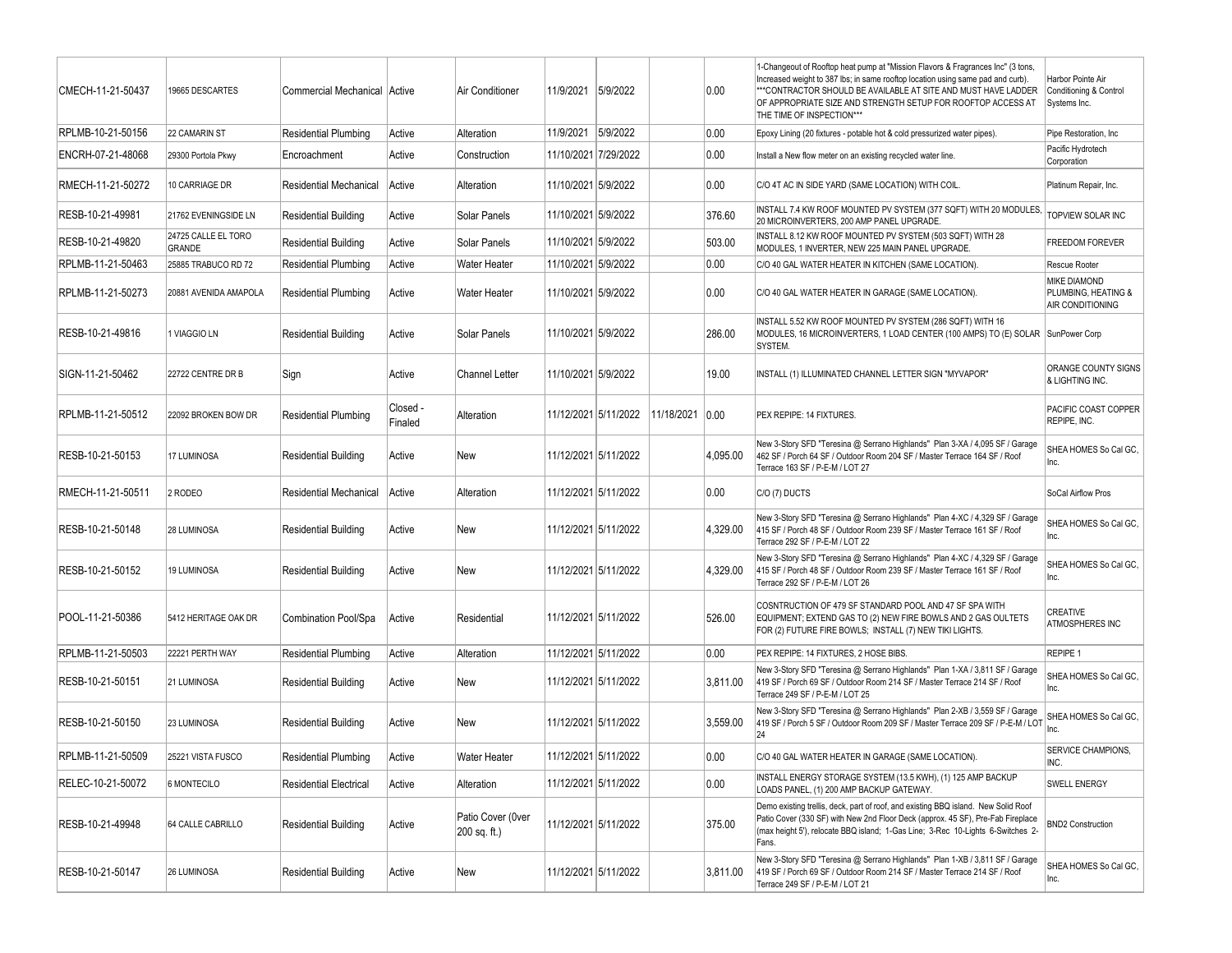| RESB-10-21-50149  | 30 LUMINOSA           | <b>Residential Building</b>   | Active              | New                               | 11/12/2021 5/11/2022 |                      |            | 4,095.00 | New 3-Story SFD "Teresina @ Serrano Highlands" Plan 3-XA / 4,095 SF / Garage<br>462 SF / Porch 64 SF / Outdoor Room 204 SF / Master Terrace 164 SF / Roof<br>Terrace 163 SF / P-E-M / LOT 23                                                                                                                                                                             | SHEA HOMES So Cal GC,<br>lnc.                               |
|-------------------|-----------------------|-------------------------------|---------------------|-----------------------------------|----------------------|----------------------|------------|----------|--------------------------------------------------------------------------------------------------------------------------------------------------------------------------------------------------------------------------------------------------------------------------------------------------------------------------------------------------------------------------|-------------------------------------------------------------|
| RPLMB-11-21-50510 | 22416 ALISO PARK DR   | <b>Residential Plumbing</b>   | Active              | <b>Water Heater</b>               | 11/12/2021 5/11/2022 |                      |            | 0.00     | C/O TANKLESS GAL WATER HEATER IN GARAGE (SAME LOCATION).                                                                                                                                                                                                                                                                                                                 | <b>SERVICE CHAMPIONS,</b><br>INC.                           |
| RESB-11-21-50495  | 25962 LIMERICK LN     | <b>Residential Building</b>   | Closed -<br>Finaled | Reroof                            |                      | 11/12/2021 5/11/2022 | 11/24/2021 | 2,000.00 | 2000 SF TILE RELAY: REMOVE EXSTING TILES AND STACK THEM; INSTALL 2<br>LAYERS OF #30 UNDERLAYMENT; RE-INSTALL EXISTING TILES. (5:12<br>SLOPED ROOF).                                                                                                                                                                                                                      | <b>HBM ROOFING INC</b>                                      |
| RESB-10-21-50073  | 21776 NEWVALE DR      | <b>Residential Building</b>   | Active              | Solar Panels                      | 11/12/2021 5/11/2022 |                      |            | 194.00   | INSTALL 4.070 KW ROOF MOUNTED PV SYSTEM (194 SQFT) WITH 11<br>MODULES, 1 INVERTER.                                                                                                                                                                                                                                                                                       | Titan Solar Power CA                                        |
| RESB-11-21-50496  | 25 FUCHSIA            | <b>Residential Building</b>   | Active              | Remodel                           | 11/12/2021 5/11/2022 |                      |            | 0.00     | EXTEND GAS AND ELECTRIC LINES TO NEW BBQ ISLAND AND FIRE PIT. (2)<br>RECEPTACLES.                                                                                                                                                                                                                                                                                        | <b>BLACK ROSE</b><br>LANSCAPING INC.                        |
| RESB-10-21-49724  | 21812 MIDCREST DR     | Residential Building          | Active              | Remodel                           | 11/15/2021 5/16/2022 |                      |            | 250.00   | 1ST FL KITCHEN REMODEL (150 SQFT), REMOVE BEARING WALL IN KITCHEN<br>AND REPLACE WITH NEW FLOOR BEAM AND SHEAR WALL. 1ST FL POWDER<br>ROOM REMODEL, 2ND FL MASTER BATH REMODEL. (250 SQFT). (1)<br>STOVETOP, (1) OVEN, (16) OUTLETS, (12) LIGHTS, (8) SWITCHES, (1) TUB, (1)  Inc.<br>SHOWER, (1) DISHWASHER, (1) SINK, (2) TOILETS, (2) VENT FANS, (1)<br>KITCHEN HOOD. | Preferred Kitchen & Bath,                                   |
| RPLMB-11-21-50571 | 19222 JASPER HILL RD  | <b>Residential Plumbing</b>   | Active              | Alteration                        | 11/15/2021 5/16/2022 |                      |            | 0.00     | PEX REPIPE (16) FIXTURES, (2) HOSE BIBS.                                                                                                                                                                                                                                                                                                                                 | REPIPE 1                                                    |
| RESB-11-21-50568  | 25131 PIZARRO RD      | Residential Building          | Closed -<br>Finaled | Reroof                            |                      | 11/15/2021 5/16/2022 | 11/22/2021 | 2,600.00 | T/O 2600 SF COMP ROOF; INSTALL 1 LAYER #30 UNDERLAYMENT; INSTALL<br>COMP SHINGLES (4:12 SLOPE)                                                                                                                                                                                                                                                                           | <b>KENNETH DEAN</b><br><b>ALCANTRA</b>                      |
| RESB-11-21-50569  | 22762 JUBILO PL       | <b>Residential Building</b>   | Active              | Reroof                            | 11/15/2021 5/16/2022 |                      |            | 3,400.00 | T/O 3400 SF COMP ROOF; INSTALL 1 LAYER #30 UNDERLAYMENT; INSTALL<br>ASPHALT SHINGLES (5:12 SLOPE).                                                                                                                                                                                                                                                                       | 3 A ROOFING                                                 |
| RELEC-11-21-50562 | 23122 EL CABALLO ST   | <b>Residential Electrical</b> | Active              | Meter                             | 11/15/2021 5/16/2022 |                      |            | 0.00     | RELOCATE AND UPGRADE METER TO 200 AMPS.                                                                                                                                                                                                                                                                                                                                  | <b>SUNRUN</b>                                               |
| RESB-10-21-50186  | 6 VITALE LN           | <b>Residential Building</b>   | Active              | Solar Panels                      | 11/15/2021 5/16/2022 |                      |            | 358.00   | INSTALL 6.935 KW ROOF MOUNTED PV SYSTEM (358 SQFT) WITH 19<br>MODULES, 19 MICROINVERTERS TO (E) SOLAR SYSTEM.                                                                                                                                                                                                                                                            | <b>GREEN MILE ENERGY</b>                                    |
| COMB-11-21-50439  | 20161 WINDROW DR      | <b>Commercial Building</b>    | Active              | <b>Storage Racks</b>              | 11/15/2021 5/16/2022 |                      |            | 0.00     | HIGH PILED STORAGE: (2) 18'H x 16 L.F. STORAGE RACKS IN EXISTING<br>WAREHOUSE FOR "APPLIED MEDICAL".                                                                                                                                                                                                                                                                     | <b>SHELF MASTER, INC</b>                                    |
| RPLMB-11-21-50603 | 22076 SUMMIT HILL DR  | <b>Residential Plumbing</b>   | Active              | Alteration                        | 11/16/2021 5/16/2022 |                      |            | 0.00     | PEX REPIPE (13) FIXTURES.                                                                                                                                                                                                                                                                                                                                                | <b>GREAT PARK PLUMBING</b>                                  |
| RELEC-11-21-50624 | 24935 ROLLINGWOOD RD  | Residential Electrical        | Active              | Meter                             | 11/16/2021 5/16/2022 |                      |            | 0.00     | 200 AMP PANEL UPGRADE                                                                                                                                                                                                                                                                                                                                                    | <b>MEYER ELECTRICAL</b><br>CONTRACTOR INC                   |
| RPLMB-11-21-50602 | 26396 WATERFORD CIR   | <b>Residential Plumbing</b>   | Active              | Alteration                        | 11/16/2021 5/16/2022 |                      |            | 0.00     | PEX REPIPE (13) FIXTURES.                                                                                                                                                                                                                                                                                                                                                | <b>GREAT PARK PLUMBING</b>                                  |
| RPLMB-11-21-50604 | 22246 SUMMIT HILL DR  | <b>Residential Plumbing</b>   | Active              | Alteration                        | 11/16/2021 5/16/2022 |                      |            | 0.00     | PEX REPIPE (13) FIXTURES.                                                                                                                                                                                                                                                                                                                                                | <b>GREAT PARK PLUMBING</b>                                  |
| RELEC-11-21-50596 | 22056 RICHFORD DR     | <b>Residential Electrical</b> | Active              | Alteration                        | 11/16/2021 5/16/2022 |                      |            | 0.00     | 200A MAIN SERVICE PANEL UPGRADE.                                                                                                                                                                                                                                                                                                                                         | <b>SUNRUN</b>                                               |
| RELEC-11-21-50595 | 26382 PEBBLE CREEK RD | <b>Residential Electrical</b> | Active              | Alteration                        | 11/16/2021 5/16/2022 |                      |            | 0.00     | 200A MAIN SERVICE PANEL UPGRADE.                                                                                                                                                                                                                                                                                                                                         | <b>SUNRUN</b>                                               |
| RPLMB-11-21-50614 | 21197 JASMINES WAY    | <b>Residential Plumbing</b>   | Active              | Alteration                        | 11/16/2021 5/16/2022 |                      |            | 0.00     | PEX REPIPE: 13 FIXTURES                                                                                                                                                                                                                                                                                                                                                  | AMERICAL REPIPE                                             |
| RESB-11-21-50308  | 5442 HERITAGE OAK DR  | <b>Residential Building</b>   | Active              | Patio Cover (0ver<br>200 sq. ft.) | 11/16/2021 5/16/2022 |                      |            | 288.00   | NEW ALUMINUM TRELLIS PATIO COVER (288 SQFT), NEW 9' WALL (6 LF),<br>NEW VENT-FREE FIREPLACE, (1) GAS LINE.                                                                                                                                                                                                                                                               | OWNER-BUILDER                                               |
| COMB-09-21-49314  | 80 ICON               | <b>Commercial Building</b>    | Active              | Solar Panels                      | 11/16/2021 5/16/2022 |                      |            | 0.00     | (ROLL PLANS) INSTALLATION OF 366.78 KW DC PHOTOVOLTAIC SOLAR<br>SYSTEM WITH 941 ROOFTOP SOLAR MODULES AND 3 INVERTERS FOR<br>"IMAGE OPTIONS" BUILDING.                                                                                                                                                                                                                   | Elite Energy Construction,<br>Inc.                          |
| RESB-11-21-50585  | 22971 BELQUEST DR     | <b>Residential Building</b>   | Closed -<br>Finaled | Reroof                            |                      | 11/16/2021 5/16/2022 | 11/29/2021 | 3,050.00 | T/O 3050 SF COMP ROOF; INSTALL 1 LAYER #30 UNDERLAYMENT; INSTALL<br>COMP SHINGLES (4:12 SLOPE).                                                                                                                                                                                                                                                                          | <b>VITAL CORE</b>                                           |
| RMECH-11-21-50615 | 24112 PANDORA ST      | <b>Residential Mechanical</b> | Active              | Alteration                        | 11/16/2021 5/16/2022 |                      |            | 0.00     | C/O 3T AC IN SIDE YARD (SAME LOCATION) NO COIL, NO DISCONNECT.                                                                                                                                                                                                                                                                                                           | <b>NEXGEN AIR</b><br>CONDITIONING AND<br><b>HEATING INC</b> |
| RPLMB-11-21-50607 | 22063 NEWBRIDGE DR    | <b>Residential Plumbing</b>   | Closed -<br>Finaled | Alteration                        |                      | 11/16/2021 5/16/2022 | 11/22/2021 | 0.00     | PEX REPIPE (13) FIXTURES.                                                                                                                                                                                                                                                                                                                                                | <b>GREAT PARK PLUMBING</b>                                  |
| RPLMB-11-21-50606 | 22018 NEWBRIDGE DR    | <b>Residential Plumbing</b>   | Active              | Alteration                        |                      | 11/16/2021 5/16/2022 |            | 0.00     | PEX REPIPE (13) FIXTURES.                                                                                                                                                                                                                                                                                                                                                | <b>GREAT PARK PLUMBING</b>                                  |
| RPLMB-11-21-50621 | 26512 ELMCREST WAY    | <b>Residential Plumbing</b>   | Active              | Alteration                        |                      | 11/16/2021 5/16/2022 |            | 0.00     | PEX REPIPE (14) FIXTURES, (3) HOSE BIBS                                                                                                                                                                                                                                                                                                                                  | <b>REPIPE 1</b>                                             |
| RPLMB-11-21-50605 | 22082 NEWBRIDGE DR    | <b>Residential Plumbing</b>   | Active              | Alteration                        |                      | 11/16/2021 5/16/2022 |            | 0.00     | PEX REPIPE (13) FIXTURES.                                                                                                                                                                                                                                                                                                                                                | <b>GREAT PARK PLUMBING</b>                                  |
| RELEC-11-21-50625 | 22705 ISLAMARE LN     | <b>Residential Electrical</b> | Active              | Meter                             |                      | 11/16/2021 5/16/2022 |            | 0.00     | 200 AMP PANEL UPGRADE                                                                                                                                                                                                                                                                                                                                                    | <b>MEYER ELECTRICAL</b><br>CONTRACTOR INC                   |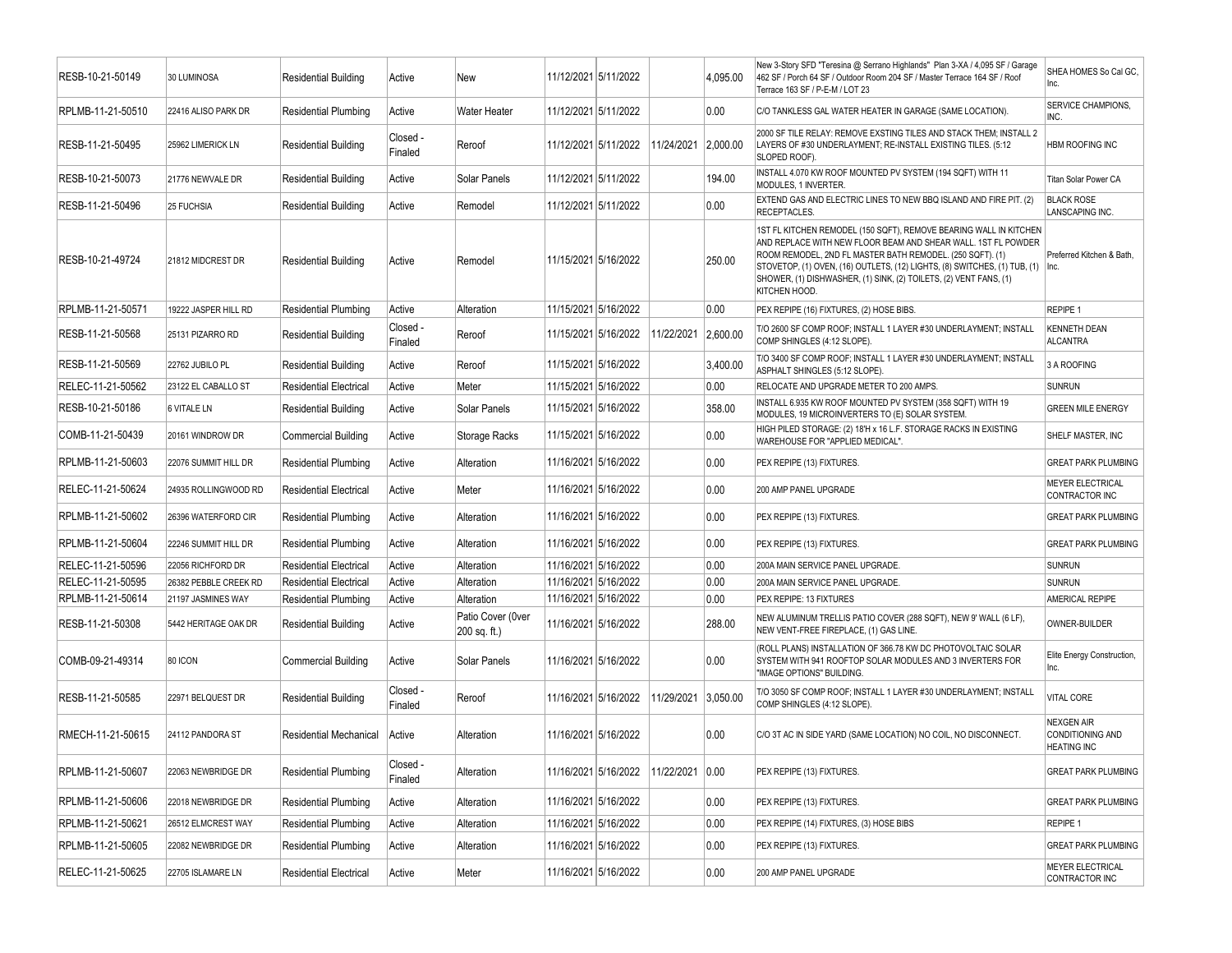| RESB-11-21-50610  | 28602 MALABAR RD                     | <b>Residential Building</b>   | Active                    | Remodel               | 11/16/2021 5/16/2022 |            | 110.00    | KITCHEN REMODEL TO INCLUDE: R/R: 1 SINK, 1 DISHWASHER, 1 HOOD, 8<br>REC, 6 LIGHTS AND 3 SW. INLCUDES REPLACING COUNTER TOPS. (NO<br>STRUCTURAL) (110 SF)                                                                                                                                                                                                                                                                                                                                                                                                                      | <b>WILLIAM BROTHERS</b><br><b>BUILDING &amp;</b><br><b>CONSTRUCTION</b> |
|-------------------|--------------------------------------|-------------------------------|---------------------------|-----------------------|----------------------|------------|-----------|-------------------------------------------------------------------------------------------------------------------------------------------------------------------------------------------------------------------------------------------------------------------------------------------------------------------------------------------------------------------------------------------------------------------------------------------------------------------------------------------------------------------------------------------------------------------------------|-------------------------------------------------------------------------|
| RELEC-11-21-50626 | 24141 JERONIMO LN                    | <b>Residential Electrical</b> | Closed -<br>Finaled       | Meter                 | 11/16/2021 5/16/2022 | 11/24/2021 | 0.00      | 200 AMP PANEL UPGRADE                                                                                                                                                                                                                                                                                                                                                                                                                                                                                                                                                         | <b>MEYER ELECTRICAL</b><br>CONTRACTOR INC                               |
| RESB-11-21-50634  | 22611 DUNKENFIELD CIR                | <b>Residential Building</b>   | Active                    | Repair                | 11/17/2021 5/16/2022 |            | 0.00      | C/O 3T A/C IN SIDE YARD AND 60K BTU FURNACE IN GARAGE AND 40 GAL<br>WATER HEATER IN GARAGE (ALL SAME LOCATION).                                                                                                                                                                                                                                                                                                                                                                                                                                                               | <b>GOETTL AIR</b><br><b>CONDITIONING</b>                                |
| RELEC-11-21-50638 | 22635 CLAUDE CIR                     | <b>Residential Electrical</b> | Active                    | Meter                 | 11/17/2021 5/16/2022 |            | 0.00      | 200 AMP PANEL UPGRADE, (1) RECEPTACLE.                                                                                                                                                                                                                                                                                                                                                                                                                                                                                                                                        | PATRICK J VERITCH<br><b>ELECTRICAL</b><br>CONTRACTOR                    |
| RESB-10-21-50052  | 24495 VIA TEQUILA                    | <b>Residential Building</b>   | Active                    | Remodel               | 11/17/2021 5/16/2022 |            | 20.00     | KITCHEN REMODEL: OPEN LOAD BEARING WALL BETWEEN KITCHEN AND<br>DINING ROOM AND INSTALL BEAM TO SUPPORT THE OPENING (APPROX 20<br>SF).                                                                                                                                                                                                                                                                                                                                                                                                                                         | SOUTH COUNTY<br>CONSTRUCTION CO                                         |
| RESB-10-21-50185  | 23622 CAVANAUGH RD                   | <b>Residential Building</b>   | Active                    | Solar Panels          | 11/17/2021 5/16/2022 |            | 381.00    | INSTALL 6.720 KW ROOF MOUNTED PV SYSTEM (381 SQFT) WITH 21<br>MODULES, 1 INVERTER.                                                                                                                                                                                                                                                                                                                                                                                                                                                                                            | <b>BETTER EARTH</b><br><b>ELECTRIC</b>                                  |
| RESB-11-21-50637  | 25652 RIMGATE DR 6E                  | <b>Residential Building</b>   | Active                    | Remodel               | 11/17/2021 5/16/2022 |            | 0.00      | REMOVE EXISTING TUB AND FIBERGLASS WALLS; INSTALL ACRYLIC TUB<br>AND ACRYLIC WALLS, REPLACE MIXING VALVE.                                                                                                                                                                                                                                                                                                                                                                                                                                                                     | AMERICAN HOME<br>REMODELING, INC.                                       |
| COMB-03-20-39247  | 23633 EL TORO RD                     | <b>Commercial Building</b>    | Active                    | Tenant<br>Improvement | 11/17/2021 5/16/2022 |            | 22,965.00 | (ROLL PLANS) 22,965 SF INTERIOR TI TO CHANGE CRUNCH FITNESS TO<br>"PLANET FITNESS": INTERIOR PARTITION WALLS TO BE REMOVED;<br>INSTALLATION OF NEW PARTITION WALLS, REMOVE AND REPLACE<br>LOCKERS, NEW SUSPENDED CEILING, COUNTERS, FINISHES; ELECTRICAL:<br>(253) OUTLETS, (519) LIGHTS, (17) SWITCHES, EL TO (2) WATER HEATERS,<br>MOTOR 50HP-100HP, (1) TIME CLOCK; PLUMBING: (2) FLOOR SINKS, (8) LAV,<br>(2) SINKS, (8) SHOWERS, (9) TOILETS, (3) URINALS, (2) WATER HEATERS;<br>ALTER DUCTING. * ALL RESTROOMS TO REMAIN IN SAME LOCATION-<br>FIXTURE CHANGE OUTS ONLY* | <b>RDG Construction</b><br>Services, Inc.                               |
| RMECH-11-21-50633 | 24112 PANDORA ST                     | <b>Residential Mechanical</b> | Active                    | Furnace Change<br>Out | 11/17/2021 5/16/2022 |            | 0.00      | C/O 80K BTU FURNACE IN GARAGE (SAME LOCATION); 1 COIL.                                                                                                                                                                                                                                                                                                                                                                                                                                                                                                                        | <b>NEXGEN AIR</b><br>CONDITIONING AND<br><b>HEATING INC</b>             |
| RMECH-11-21-50632 | 26371 WATERFORD CIR                  | <b>Residential Mechanical</b> | Active                    | Air Conditioner       | 11/17/2021 5/16/2022 |            | 0.00      | C/O 2T HEAT PUMP IN SIDE YARD AND 40K BTU AIR HANDLER IN ATTIC<br>(BOTH SAME LOCATION); 1 COIL, DUCTWORK.                                                                                                                                                                                                                                                                                                                                                                                                                                                                     | SoCal Airflow Pros                                                      |
| RESB-10-21-49960  | 21842 TICONDEROGA LN                 | <b>Residential Building</b>   | Active                    | Addition              | 11/17/2021 5/16/2022 |            | 595.00    | (ROLL PLANS) Interior Remodel to Kitchen & 2 Upstairs Bathrooms (approx. 595<br>SF) - NO ADDED SF; 1-Gas Line 1-Dishwasher 4-Sinks 2-Showers 2-Toilets; 41-<br>Rec 60-Lights 31-Switches 10-Fixed Appl. (DW, CW, Disposal, Oven, Hood,<br>Range, 4-Fans); 1-Mech Alt (Ductwork) 1-Hood 4-Fans. NOTE: Also includes<br>CORRECTIONS to previous work that was originally permitted under BP #46851<br>(which was voided) - remove existing fireplace, change roof & floor systems due to<br>fireplace removal, and add a structural beam.                                       | John T. Ertz, Inc.                                                      |
| RPLMB-10-21-50086 | 25885 TRABUCO RD, BLDG 18<br>247-254 | <b>Residential Plumbing</b>   | Active                    | Alteration            | 11/18/2021 5/17/2022 |            | 0.00      | PEX REPIPE FOR BLDG #18 OF "CEDAR GLEN CONDOS" - Whole house PEX<br>repipe for 8 condo units (#247, 248, 249, 250, 251, 252, 253, 254).                                                                                                                                                                                                                                                                                                                                                                                                                                       | Repipe Plus Plumbing Co.                                                |
| RESB-11-21-50339  | 26111 CONNEMARA CT                   | <b>Residential Building</b>   | Active                    | Solar Panels          | 11/18/2021 5/17/2022 |            | 290.00    | INSTALL 5.25 KW ROOF MOUNTED PV SYSTEM (290 SQFT) WITH 15<br>MODULES, 1 INVERTER.                                                                                                                                                                                                                                                                                                                                                                                                                                                                                             | <b>SUNRUN</b>                                                           |
| RESB-10-21-50127  | 22151 LANTERN LN                     | <b>Residential Building</b>   | Active                    | Solar Panels          | 11/18/2021 5/17/2022 |            | 353.00    | INSTALL 6.39 KW ROOF MOUNTED PV SYSTEM (353 SQFT) WITH 18<br>MODULES, 1 INVERTER, 1 ENERGY STORAGE SYSTEM (13.5 KWH), 1 BACKUP SUNRUN<br>LOADS PANEL (225 AMPS).                                                                                                                                                                                                                                                                                                                                                                                                              |                                                                         |
| RPLMB-11-21-50654 | 25885 TRABUCO RD BLDG<br>#25 183-187 | <b>Residential Plumbing</b>   | Ready to Issue Alteration |                       | 11/18/2021 5/17/2022 |            | 0.00      | PEX REPIPE FOR BLDG #25 OF "CEDAR GLEN CONDOS" - Whole house PEX<br>repipe for 5 condo units (#183, 184, 185, 186, 187).                                                                                                                                                                                                                                                                                                                                                                                                                                                      | Repipe Plus Plumbing Co.                                                |
| COMB-09-21-49470  | 20191 WINDROW DR                     | <b>Commercial Building</b>    | Active                    | Tenant<br>Improvement | 11/18/2021 5/17/2022 |            | 566.00    | 566 SF TENANT IMPROVEMENT FOR "PROLOGIS/CONSIDER IT, LLC"<br>CONSISTING OF: ADD 2 NEW OFFICES AND 1 GENDER BATHROOM: DEMO<br>WALL, REMOVE EXISTING WINDOW AND INFIL TO MATCH EXISTING, REMOVE Construction, Inc.<br>DOOR AND FRAME AND MODIFY WALL FOR NEW OPENING: 1 SINK. 1<br>TOILET, 1 VENTILATING FAN & 9 REGISTERS; 10 REC, 7 LIGHTS, 1 SW, 1 FAN.                                                                                                                                                                                                                      |                                                                         |
| RESB-11-21-50340  | 200 WILD FLOWER                      | <b>Residential Building</b>   | Active                    | New                   | 11/18/2021 5/17/2022 |            | 3,296.00  | New SFD "Magnolias @ The Meadows" PLAN 3/3,111 SF, Plus Conservatory<br>Option 185 SF / Garage 417 SF / Carport 160 SF / Outdoor Living Room 185 SF /<br>Porch 66 SF / 5.25 kW PV System with 15 modules / P-E-M / LOT 118.                                                                                                                                                                                                                                                                                                                                                   | TOLL BROS., INC.                                                        |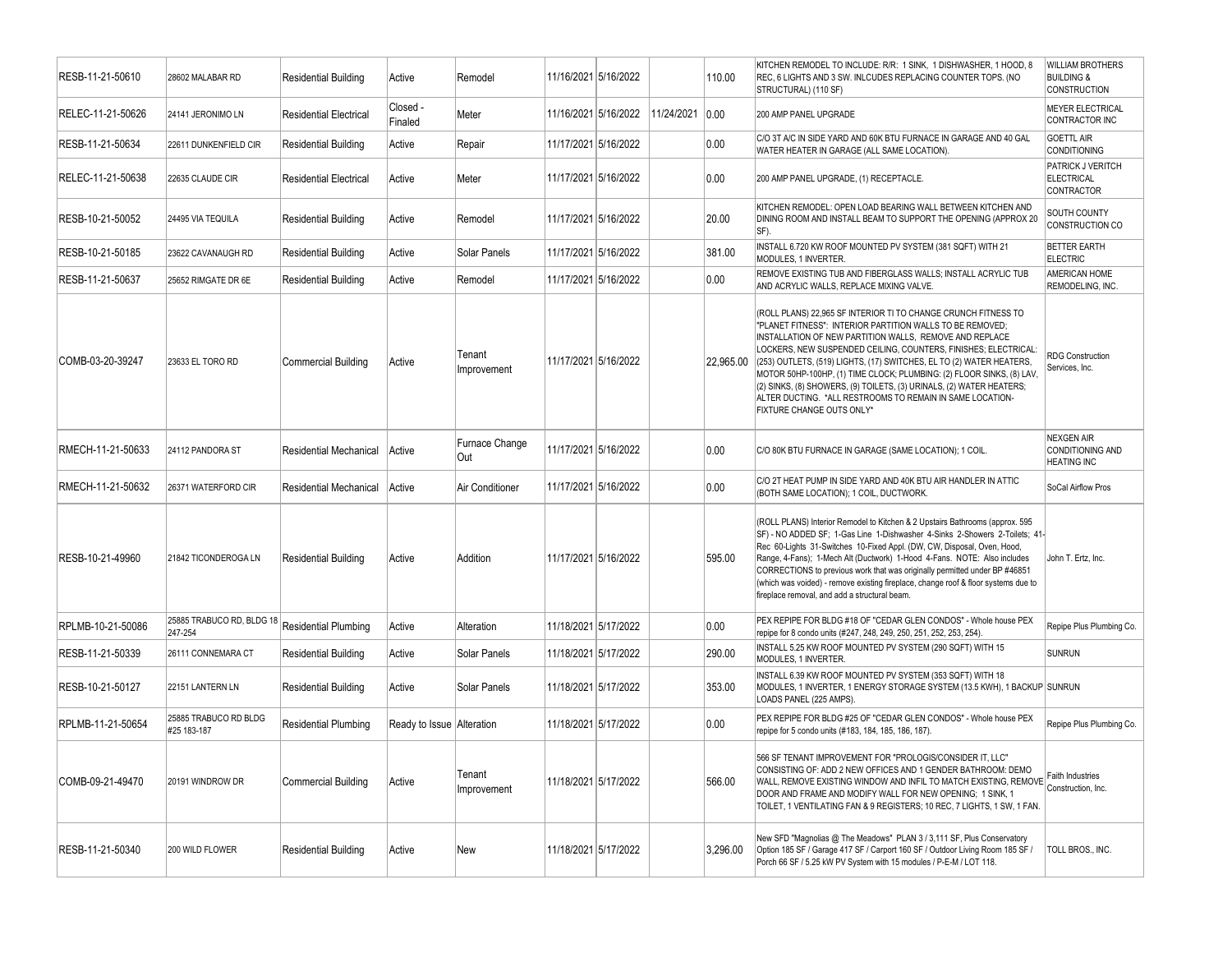| RESB-11-21-50342  | 24131 JAGGER ST                              | <b>Residential Building</b>   | Active | Solar Panels    | 11/18/2021 5/17/2022 | 352.00   | INSTALL 6.840 KW ROOF MOUNTED PV SYSTEM (352 SQFT) WITH 18<br>MODULES, 18 MICROINVERTERS. ** THIS PERMIT INCLUDES A STRUCTURAL   AG ELECTRIC<br>UPGRADE TO THE ROOF TO ACCOMODATE SOLAR PANELS**                                |                                                             |
|-------------------|----------------------------------------------|-------------------------------|--------|-----------------|----------------------|----------|---------------------------------------------------------------------------------------------------------------------------------------------------------------------------------------------------------------------------------|-------------------------------------------------------------|
| RESB-11-21-50293  | 191 WILD FLOWER                              | <b>Residential Building</b>   | Active | New             | 11/18/2021 5/17/2022 | 2,970.00 | New SFD "Magnolias @ The Meadows" PLAN 1 / 2,806 SF, Plus Primary Retreat<br>Option 164 SF / Garage 420 SF / Carport 165 SF / Outdoor Living Room 142 SF /<br>Porch 41 SF / 4.2 kW PV System with 12 modules / P-E-M / LOT 10.  | TOLL BROS., INC.                                            |
| SIGN-11-21-50664  | 25242 ARCTIC OCEAN DR                        | Sign                          | Active | Wall Sign       | 11/18/2021 5/17/2022 | 44.50    | INSTALLATION OF (1) ILLUMINATED CHANNEL LETTER WALL SIGN FOR<br>"LOCK & LEAVE STORAGE". (44.5 SF)                                                                                                                               | <b>CALIBER SIGNS &amp;</b><br><b>IMAGING</b>                |
| RESB-10-21-50164  | 18 LUMINOSA                                  | <b>Residential Building</b>   | Active | Solar Panels    | 11/18/2021 5/17/2022 | 268.00   | INSTALL 5.25 KW ROOF MOUNTED PV SYSTEM (268 SQFT) WITH (15)<br>MODULES, (15) MICROINVERTERS, (1) 100 AMP LOAD CENTER                                                                                                            | <b>SUNPOWER</b><br>CORPORATION                              |
| RESB-11-21-50341  | 170 WILD FLOWER                              | <b>Residential Building</b>   | Active | New             | 11/18/2021 5/17/2022 | 3,296.00 | New SFD "Magnolias @ The Meadows" PLAN 3 / 3,111 SF, Plus Conservatory<br>Option 185 SF / Garage 417 SF / Carport 160 SF / Outdoor Living Room 185 SF /<br>Porch 66 SF / 5.25 kW PV System with 15 modules / P-E-M / LOT 121.   | TOLL BROS., INC.                                            |
| RESB-11-21-50310  | 210 WILD FLOWER                              | <b>Residential Building</b>   | Active | New             | 11/18/2021 5/17/2022 | 2,970.00 | New SFD "Magnolias @ The Meadows" PLAN 1 / 2,806 SF, Plus Primary Retreat<br>Option 164 SF / Garage 420 SF / Carport 165 SF / Outdoor Living Room 142 SF /<br>Porch 41 SF / 4.2 kW PV System with 12 modules / P-E-M / LOT 117. | TOLL BROS., INC.                                            |
| RMECH-11-21-50663 | 19202 ECHO PASS RD                           | Residential Mechanical        | Active | Air Conditioner | 11/18/2021 5/17/2022 | 0.00     | C/O 3T HEAT PUMP IN SIDE YARD (SAME LOCATION); DUCTWORK (9).                                                                                                                                                                    | <b>NEXGEN AIR</b><br>CONDITIONING AND<br><b>HEATING INC</b> |
| RESB-11-21-50317  | 190 WILD FLOWER                              | <b>Residential Building</b>   | Active | New             | 11/18/2021 5/17/2022 | 3,121.00 | New SFD "Magnolias @ The Meadows" PLAN 2 / 2,968 SF, Plus Conservatory<br>Option 153 SF / Garage 408 SF / Carport 180 SF / Outdoor Living Room 153 SF /<br>Porch 60 SF / 4.2 kW PV System with 12 modules / P-E-M / LOT 119.    | TOLL BROS., INC.                                            |
| RESB-08-20-41660  | 2942 VIEJO RIDGE N.                          | <b>Residential Building</b>   | Active | Solar Panels    | 11/18/2021 5/17/2022 | 233.00   | INSTALL 4.20 KW ROOF MOUNTED PV SYSTEM WITH 12 MODULES, 1<br><b>INVERTER, 215 SF.</b>                                                                                                                                           | <b>VIVINT SOLAR</b>                                         |
| RESB-11-21-50316  | 171 WILD FLOWER                              | <b>Residential Building</b>   | Active | New             | 11/18/2021 5/17/2022 | 3.121.00 | New SFD "Magnolias @ The Meadows" PLAN 2 / 2,968 SF, Plus Conservatory<br>Option 153 SF / Garage 408 SF / Carport 160 SF / Outdoor Living Room 153 SF /<br>Porch 60 SF / 4.2 kW PV System with 12 modules / P-E-M / LOT 8.      | TOLL BROS., INC.                                            |
| RESB-11-21-50288  | 13 DOGWOOD                                   | <b>Residential Building</b>   | Active | Solar Panels    | 11/18/2021 5/17/2022 | 286.00   | INSTALL 5.8 KW ROOF MOUNTED PV SYSTEM (286 SQFT) WITH 14 MODULES,<br>14 MICROINVERTERS, 100 AMP LOAD CENTER.                                                                                                                    | Sunpower Corporation                                        |
| RESB-11-21-50334  | 201 WILD FLOWER                              | <b>Residential Building</b>   | Active | New             | 11/18/2021 5/17/2022 | 3,111.00 | New SFD "Magnolias @ The Meadows" PLAN 3 / 3,111 SF / Garage 417 SF /<br>Carport 190 SF / Outdoor Living Room 185 SF / Porch 58 SF / 5.25 kW PV System<br>with 15 modules / P-E-M / LOT 11.                                     | <b>TOLL BROS., INC.</b>                                     |
| RPLMB-11-21-50657 | 26405 MOUNTAIN GROVE CIR                     | <b>Residential Plumbing</b>   | Active | Alteration      | 11/18/2021 5/17/2022 | 0.00     | PEX REPIPE (13) FIXTURES                                                                                                                                                                                                        | <b>GREAT PARK PLUMBING</b>                                  |
| RESB-10-21-50125  | 25471 OSAGE WAY                              | <b>Residential Building</b>   | Active | Solar Panels    | 11/18/2021 5/17/2022 | 334.00   | INSTALL 6.035 KW ROOF MOUNTED PV SYSTEM (334 SQFT) WITH 17<br>MODULES, 1 INVERTER.                                                                                                                                              | <b>SUNRUN</b>                                               |
| RPLMB-11-21-50649 | 21771 BELLCROFT DR                           | <b>Residential Plumbing</b>   | Active | Alteration      | 11/18/2021 5/17/2022 | 0.00     | PEX REPIPE (15) FIXTURES, (3) HOSE BIBS, C/O 50 GAL WATER HEATER<br>(SAME LOCATION).                                                                                                                                            | REPIPE 1                                                    |
| RESB-11-21-50311  | 180 WILD FLOWER                              | <b>Residential Building</b>   | Active | New             | 11/18/2021 5/17/2022 | 2,806.00 | New SFD "Magnolias @ The Meadows" PLAN 1 / 2,806 SF / Garage 420 SF /<br>Carport 165 SF / Outdoor Living Room 142 SF / Porch 41 SF / 4.2 kW PV System<br>with 12 modules / P-E-M / LOT 120.                                     | TOLL BROS., INC.                                            |
| RMECH-11-21-50662 | 25131 PIZARRO RD                             | <b>Residential Mechanical</b> | Active | Air Conditioner | 11/18/2021 5/17/2022 | 0.00     | RELOCATE 4T A/C UNIT TO SIDE YARD; 1 COIL, 1 DISCONNECT.; 1 ELEC REC.                                                                                                                                                           | <b>SERVICE CHAMPIONS,</b><br>INC.                           |
| RESB-11-21-50294  | 221 WILD FLOWER                              | <b>Residential Building</b>   | Active | New             | 11/18/2021 5/17/2022 | 2,970.00 | New SFD "Magnolias @ The Meadows" PLAN 1 / 2,806 SF, Plus Primary Retreat<br>Option 164 SF / Garage 420 SF / Carport 165 SF / Outdoor Living Room 142 SF /<br>Porch 41 SF / 4.2 kW PV System with 12 modules / P-E-M / LOT 13.  | TOLL BROS., INC.                                            |
| RESB-10-21-50168  | 22 LUMINOSA                                  | Residential Building          | Active | Solar Panels    | 11/18/2021 5/17/2022 | 268.00   | INSTALL 5.25 KW ROOF MOUNTED PV SYSTEM (238 SQFT) WITH (15)<br>MODULES, (15) MICROINVERTERS, (1) 100 AMP LOAD CENTER                                                                                                            | <b>SUNPOWER</b><br>CORPORATION                              |
| RESB-11-21-50337  | 24322 TWIG ST                                | <b>Residential Building</b>   | Active | Solar Panels    | 11/18/2021 5/17/2022 | 367.00   | INSTALL 6.65 KW ROOF MOUNTED PV SYSTEM (367 SQFT) WITH 19<br>MODULES, 1 INVERTER.                                                                                                                                               | <b>SUNRUN</b>                                               |
| RESB-10-21-50126  | 20946 NORTH HAMPTON WAY Residential Building |                               | Active | Solar Panels    | 11/18/2021 5/17/2022 | 213.00   | INSTALL 3.85 KW ROOF MOUNTED PV SYSTEM (213 SQFT) WITH 11<br>MODULES, 1 INVERTER.                                                                                                                                               | <b>SUNRUN</b>                                               |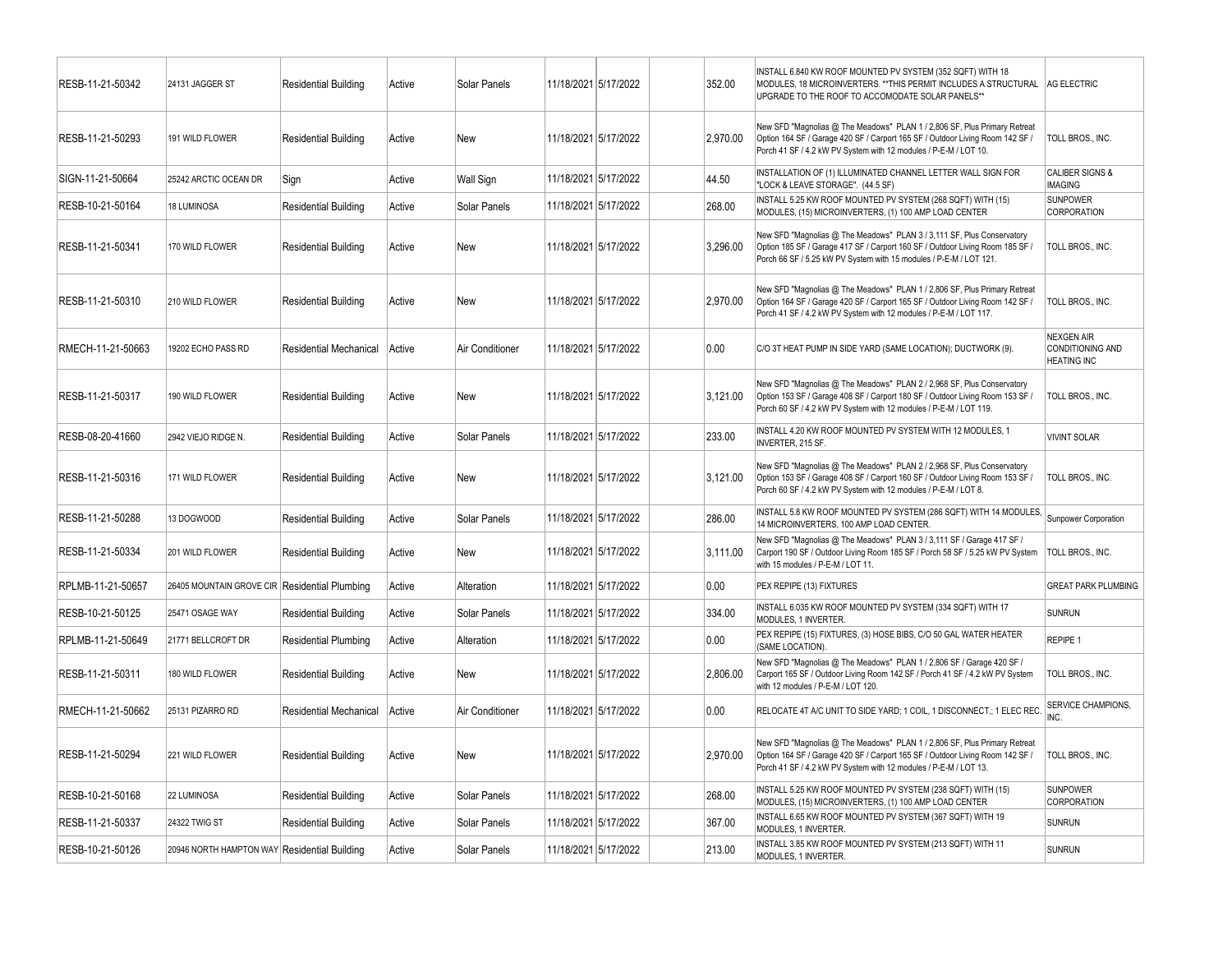| RESB-11-21-50314  | 211 WILD FLOWER                      | <b>Residential Building</b>   | Active              | New                   |                      | 11/18/2021 5/17/2022 |            | 2,968.00 | New SFD "Magnolias @ The Meadows" PLAN 2 / 2,968 SF / Garage 408 SF /<br>Carport 160 SF / Outdoor Living Room 153 SF / Porch 60 SF / Primary Covered<br>Deck Option 175 SF / 4.2 kW PV System with 12 modules / P-E-M / LOT 12.                                                                                                                                                                                                                                                                                                                                                                                                                                                        | TOLL BROS., INC.                                   |
|-------------------|--------------------------------------|-------------------------------|---------------------|-----------------------|----------------------|----------------------|------------|----------|----------------------------------------------------------------------------------------------------------------------------------------------------------------------------------------------------------------------------------------------------------------------------------------------------------------------------------------------------------------------------------------------------------------------------------------------------------------------------------------------------------------------------------------------------------------------------------------------------------------------------------------------------------------------------------------|----------------------------------------------------|
| RESB-11-21-50325  | 181 WILD FLOWER                      | <b>Residential Building</b>   | Active              | New                   |                      | 11/18/2021 5/17/2022 |            | 3,111.00 | New SFD "Magnolias @ The Meadows" PLAN 3 / 3,111 SF / Garage 417 SF /<br>Carport 160 SF / Outdoor Living Room 185 SF / Porch 66 SF / 5.25 kW PV System<br>with 15 modules / P-E-M / LOT 9.                                                                                                                                                                                                                                                                                                                                                                                                                                                                                             | TOLL BROS., INC.                                   |
| RPLMB-11-21-50659 | 28571 BIG SPRINGS RD                 | <b>Residential Plumbing</b>   | Closed -<br>Finaled | Water Heater          |                      | 11/18/2021 5/17/2022 | 11/22/2021 | 0.00     | C/O 50 GAL WATER HEATER IN GARAGE (SAME LOCATION).                                                                                                                                                                                                                                                                                                                                                                                                                                                                                                                                                                                                                                     | OWNER-BUILDER                                      |
| RPLMB-10-21-50087 | 25885 TRABUCO RD, BLDG 19<br>213-220 | <b>Residential Plumbing</b>   | Active              | Alteration            |                      | 11/18/2021 5/17/2022 |            | 0.00     | PEX REPIPE FOR BLDG #19 OF "CEDAR GLEN CONDOS" - Whole house PEX<br>repipe for 8 condo units (#213, 214, 215, 216, 217, 218, 219, 220).                                                                                                                                                                                                                                                                                                                                                                                                                                                                                                                                                | Repipe Plus Plumbing Co.                           |
| RESB-11-21-50335  | 161 WILD FLOWER                      | <b>Residential Building</b>   | Active              | New                   |                      | 11/18/2021 5/17/2022 |            | 3,296.00 | New SFD "Magnolias @ The Meadows" PLAN 3 / 3,111 SF, Plus Conservatory<br>Option 185 SF / Garage 417 SF / Carport 160 SF / Outdoor Living Room 185 SF /<br>Porch 66 SF / 5.25 kW PV System with 15 modules / P-E-M / LOT 7.                                                                                                                                                                                                                                                                                                                                                                                                                                                            | TOLL BROS., INC.                                   |
| RPLMB-10-21-50144 | 23045 EL CABALLO ST                  | <b>Residential Plumbing</b>   | Active              | Water Heater          |                      | 11/18/2021 5/17/2022 |            | 0.00     | C/O 50 GAL WATER HEATER IN GARAGE (SAME LOCATION).                                                                                                                                                                                                                                                                                                                                                                                                                                                                                                                                                                                                                                     | <b>FAST WATER HEATER</b><br>COMPANY                |
| RPLMB-11-21-50650 | 86 MISSION CT                        | <b>Residential Plumbing</b>   | Active              | Alteration            | 11/18/2021 5/17/2022 |                      |            | 0.00     | PEX REPIPE (9) FIXTURES, (2) HOSE BIBS.                                                                                                                                                                                                                                                                                                                                                                                                                                                                                                                                                                                                                                                | REPIPE 1                                           |
| POOL-11-21-50655  | 16 LA SOLITA                         | Combination Pool/Spa          | Active              | Residential           |                      | 11/18/2021 5/17/2022 |            | 450.00   | COSNTRUCTION OF 390 SF STANDARD POOL AND 60 SF SPA WITH<br>EQUIPMENT; EXTEND GAS LINE TO NEW FIRE PIT AND BBQ; EXTEND<br>ELECTRIC LINE TO NEW BBQ.                                                                                                                                                                                                                                                                                                                                                                                                                                                                                                                                     | <b>SHORELINE</b><br>CONSTRUCTION POOLS<br>& SPAS   |
| RMECH-11-21-50690 | 21371 CALLE SENDERO                  | Residential Mechanical        | Active              | Air Conditioner       |                      | 11/19/2021 5/18/2022 |            | 0.00     | C/O 5T A/C IN BACKYARD AND 100K BTU FURNACE IN GARAGE (BOTH SAME<br>LOCATION); 1 COIL, DISCONNECT, DUCTWORK (11).                                                                                                                                                                                                                                                                                                                                                                                                                                                                                                                                                                      | WHITE MECHANICAL,<br>INC.                          |
| RESB-11-21-50268  | <b>48 CASPIAN</b>                    | <b>Residential Building</b>   | Active              | Solar Panels          | 11/19/2021 5/18/2022 |                      |            | 527.00   | INSTALL 10.26 KW ROOF MOUNTED PV SYSTEM (527 SQFT) WITH (27)<br>MODULES, (27) MICROINVERTERS, (1) ENERGY STORAGE SYSTEM (10.08<br>KWH), (1) 200 AMP BACKUP LOADS PANEL.                                                                                                                                                                                                                                                                                                                                                                                                                                                                                                                | SOLARMAX RENEWABLE<br><b>ENERGY PROVIDER. INC.</b> |
| RESB-11-21-50680  | 22101 COMANCHE RD                    | <b>Residential Building</b>   | Active              | Reroof                |                      | 11/19/2021 5/18/2022 |            | 800.00   | 800 SF PARTIAL RE-ROOF ON SOLAR PV ARRAY AREA ONLY TO INCLUDE:<br>Remove existing roof tiles; Install one layer of 30# felt and install new Owens<br>Corning Duration comp. shingles where solar modules are mounted (800 SF).                                                                                                                                                                                                                                                                                                                                                                                                                                                         | <b>SUNRUN</b>                                      |
| RPLMB-11-21-50678 | 26324 LOCH GLEN                      | <b>Residential Plumbing</b>   | Active              | Alteration            |                      | 11/19/2021 5/18/2022 |            | 0.00     | PEX REPIPE: 11 FIXTURES.                                                                                                                                                                                                                                                                                                                                                                                                                                                                                                                                                                                                                                                               | AMERI-CAL REPIPE AND<br>PLUMBING, INC.             |
| RPLMB-11-21-50617 | 26185 HILLSFORD PL                   | <b>Residential Plumbing</b>   | Active              | Alteration            |                      | 11/19/2021 5/18/2022 |            | 0.00     | PEX REPIPE: 9 FIXTURES, 2 HOSE BIBS.                                                                                                                                                                                                                                                                                                                                                                                                                                                                                                                                                                                                                                                   | SEVERSON PLUMBING,<br>INC.                         |
| RELEC-11-21-50681 | 21193 JASMINES WAY                   | <b>Residential Electrical</b> | Active              | Alteration            |                      | 11/19/2021 5/18/2022 |            | 0.00     | METER RELEASE (DUE TO FIRE).                                                                                                                                                                                                                                                                                                                                                                                                                                                                                                                                                                                                                                                           | J C P ELECTRIC                                     |
| RMECH-11-21-50692 | 23264 ORANGE AV 2                    | Residential Mechanical        | Active              | Alteration            |                      | 11/19/2021 5/18/2022 |            | 0.00     | 1-Air Handler Changeout (in same attic location); 1-New AC Condenser (2.5 ton, to<br>be located on side of condo between condo & carport) with New Electrical for AC;<br>New Ductwork. ** CONTRACTOR SHOULD BE AVAILABLE AT SITE AND MUST<br>HAVE LADDER OF APPROPRIATE SIZE AND STRENGTH SET-UP FOR ATTIC<br>ACCESS AT THE TIME OF INSPECTION.**                                                                                                                                                                                                                                                                                                                                      | OWNER/BUILDER                                      |
| RESB-10-21-50112  | 24252 URSULA CIR                     | <b>Residential Building</b>   | Active              | Solar Panels          |                      | 11/19/2021 5/18/2022 |            | 378.00   | INSTALL 6.99 KW ROOF MOUNTED PV SYSTEM (378 SQFT) WITH 19<br>MODULES, 19 MICROINVERTERS.                                                                                                                                                                                                                                                                                                                                                                                                                                                                                                                                                                                               | OWNER-BUILDER                                      |
| COMB-09-21-49212  | 27062 BURBANK                        | <b>Commercial Building</b>    | Active              | Tenant<br>Improvement | 11/22/2021 5/23/2022 |                      |            | 4,884.00 | T.I. (4,884 SF) for "ACTA Laboratories" - Demo interior partitions, doors, ceiling,<br>plumbing & lighting fixtures, skylights, and exist. ADA parking stall ramp. Proposed<br>new offices & laboratory - New non-bearing partitions, create new laboratory work<br>spaces, new breakroom, new open work area, new storage room, upgrade women's  Sq. 1 Construction, Inc.<br>restroom for ADA, relocate roof access ladder & roof hatch, new t-bar ceiling,<br>upgrade ADA parking stall ramp. 2-Dishwasher 3-Sinks 1-Water Heater 1-Water<br>Lines 1-Sewer; 80-Rec 65-Lights 15-Switches 7-Fixed Appl. (WH, 2DW, CW, Fan,<br>Oven, Drver) 1-Subpanel: All New Ductwork, 5-Vent Fans. |                                                    |
| RESB-08-20-41661  | 2962 VIEJO RIDGE N.                  | Residential Building          | Active              | Solar Panels          |                      | 11/22/2021 5/23/2022 |            | 233.00   | INSTALL 4.20 KW ROOF MOUNTED PV SYSTEM WITH 12 MODULES, 1<br>INVERTER, 215 SF.                                                                                                                                                                                                                                                                                                                                                                                                                                                                                                                                                                                                         | <b>VIVINT SOLAR</b>                                |
| RESB-11-21-50373  | 22762 JUBILO PL                      | <b>Residential Building</b>   | Active              | Solar Panels          |                      | 11/22/2021 5/23/2022 |            | 415.00   | INSTALL 8.14 KW ROOF MOUNTED PV SYSTEM (415 SQFT) WITH 22<br>MODULES, 1 INVERTER.                                                                                                                                                                                                                                                                                                                                                                                                                                                                                                                                                                                                      | ORANGE COUNTY<br>SOLAR                             |
| RELEC-11-21-50453 | 1621 SUNSET VIEW DRIVE               | <b>Residential Electrical</b> | Active              | Alteration            |                      | 11/22/2021 5/23/2022 |            | $0.00\,$ | INSTALL CHARGEPOINT EV CHARGER ON DEDICATED CIRCUIT (30A) IN THE<br>GARAGE.                                                                                                                                                                                                                                                                                                                                                                                                                                                                                                                                                                                                            | Solis Lighting and Electrical                      |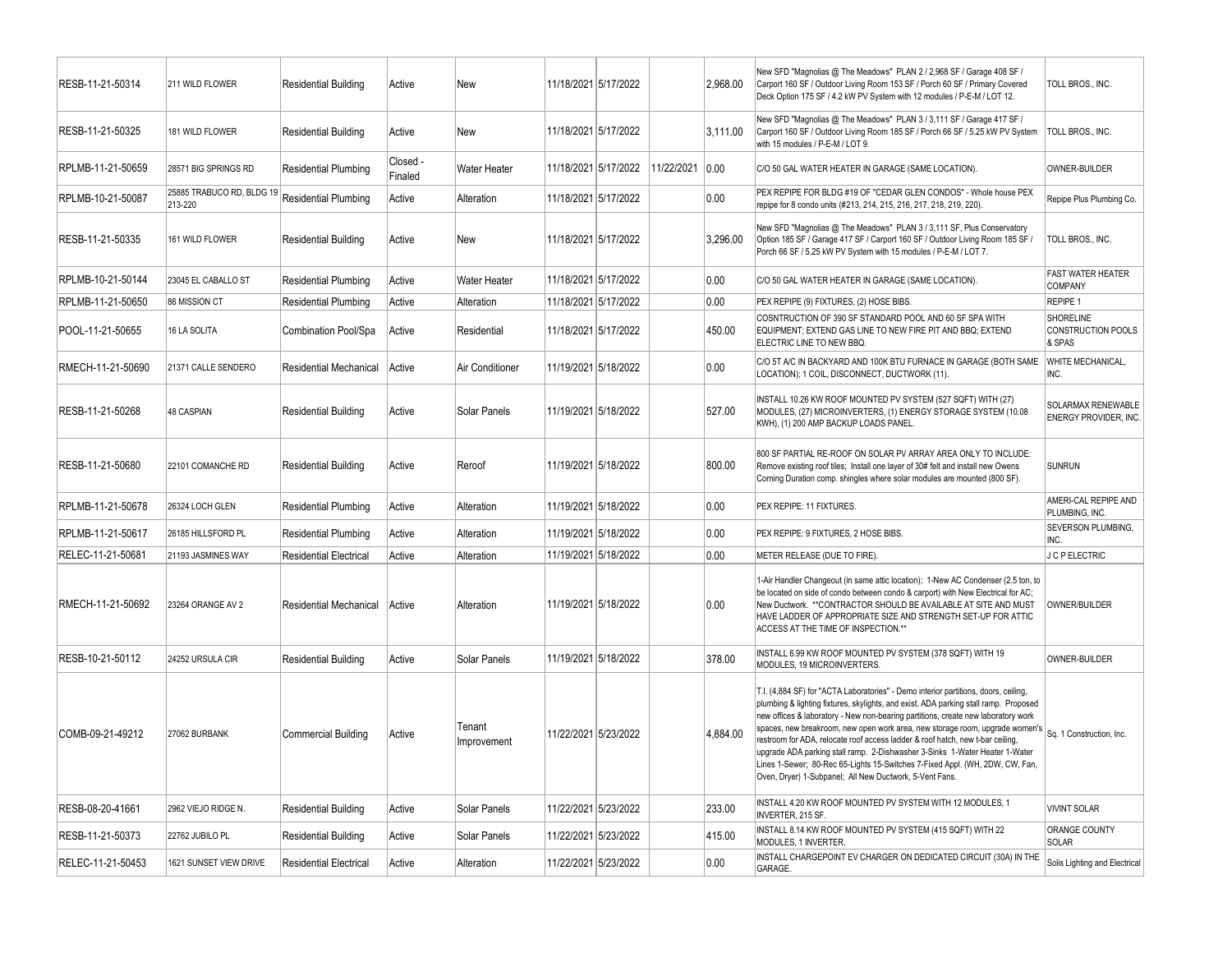| RMECH-11-21-50732 | 26475 SAGEWOOD         | <b>Residential Mechanical</b> | Active | Air Conditioner       | 11/22/2021 5/23/2022 |                      | 0.00     | C/O 2.5T A/C LOCATED IN FRONTYARD (SAME LOCATION), (3) DUCT RUNS.                                                                                                                                                                                                                                                                                                                                                                       | K KALKA HEATING<br>PLUMBING & AIR INC      |
|-------------------|------------------------|-------------------------------|--------|-----------------------|----------------------|----------------------|----------|-----------------------------------------------------------------------------------------------------------------------------------------------------------------------------------------------------------------------------------------------------------------------------------------------------------------------------------------------------------------------------------------------------------------------------------------|--------------------------------------------|
| RPLMB-11-21-50739 | 25182 CHESTNUTWOOD     | <b>Residential Plumbing</b>   | Active | Alteration            |                      | 11/22/2021 5/23/2022 | 0.00     | PEX REPIPE (13) FIXTURES.                                                                                                                                                                                                                                                                                                                                                                                                               | PACIFIC COAST COPPER<br>REPIPE, INC.       |
| RPLMB-11-21-50622 | 35 MASSIER LN          | <b>Residential Plumbing</b>   | Active | Alteration            |                      | 11/22/2021 5/23/2022 | 0.00     | C/O 50 GAL WATER HEATER IN GARAGE (SAME LOCATION).                                                                                                                                                                                                                                                                                                                                                                                      | <b>FAST WATER HEATER</b>                   |
| RESB-08-20-41550  | 2552 HIGHLAND OAK      | <b>Residential Building</b>   | Active | Solar Panels          |                      | 11/22/2021 5/23/2022 | 225.00   | INSTALL 4.20 KW ROOF MOUNTED PV SYSTEM WITH 12 MODULES, 1<br>INVERTER, 225 SF.                                                                                                                                                                                                                                                                                                                                                          | <b>VIVINT SOLAR</b>                        |
| RMECH-11-21-50731 | 22848 MESA WAY         | <b>Residential Mechanical</b> | Active | Furnace Change<br>Out |                      | 11/22/2021 5/23/2022 | 0.00     | C/O 60K BTU FURNACE IN INDOOR CLOSET (SAME LOCATION).                                                                                                                                                                                                                                                                                                                                                                                   | K KALKA HEATING<br>PLUMBING & AIR INC      |
| RESB-10-21-50161  | 24662 VIA TONADA       | <b>Residential Building</b>   | Active | Solar Panels          |                      | 11/22/2021 5/23/2022 | 657.00   | NSTALL 11.84 KW ROOF MOUNTED PV SYSTEM (657 SQFT) WITH 32<br>MODULES, 1 INVERTER, 200 AMP PANEL UPGRADE.                                                                                                                                                                                                                                                                                                                                | <b>LARSUN SOLAR</b>                        |
| COMB-10-21-49897  | 20521 LAKE FOREST DR   | <b>Commercial Building</b>    | Active | Tenant<br>Improvement | 11/22/2021 5/23/2022 |                      | 1,465.00 | T.I. (1465 SF) FOR "ALCON LABORATORIES": CONSTRUCTION (1) NON-LOAD<br>BEARING WALL ON 1ST FLOOR WITH IN EXISTING WAREHOUSE FOOT PRINT<br>TO MAKE A REPAIR SHOP; INCLUDES INSTALLING (14) WORK BENCHES;<br>ADD/EXTEND PLUMBING LINE TO SERVICE THE WORK BENCHES (I.E.<br>INTERNAL PRESSURIZED CONTROL SYSTEM); INSTALL (1) VAV BOX (AIR<br>DIST BOX) AND RELOCATE 5 DUCTS AND ADD 5 REGISTERS AND 1 AIR<br>INTAKE; 5 REC/18 LIGHTS/2 SW. | <b>LCS CONSTRUCTORS</b><br><b>INC</b>      |
| RESB-08-20-41651  | 2947 VIEJO RIDGE N.    | <b>Residential Building</b>   | Active | Solar Panels          |                      | 11/22/2021 5/23/2022 | 234.00   | INSTALL 4.200 KW ROOF MOUNTED PV SYSTEM WITH 12 MODULES, 1<br>INVERTER, 234 SF.                                                                                                                                                                                                                                                                                                                                                         | <b>VIVINT SOLAR</b>                        |
| RPLMB-10-21-50145 | 22274 REDWOOD POINTE   | <b>Residential Plumbing</b>   | Active | Water Heater          |                      | 11/22/2021 5/23/2022 | 0.00     | C/O 40 GAL WATER HEATER IN OUTSIDE CLOSET (SAME LOCATION).                                                                                                                                                                                                                                                                                                                                                                              | <b>FAST WATER HEATER</b><br><b>COMPANY</b> |
| COMB-12-20-43815  | 20511 LAKE FOREST DR   | <b>Commercial Building</b>    | Active | Tenant<br>Improvement | 11/22/2021 5/23/2022 |                      | 0.00     | INSTALLATION OF A NEW DISHWASHER WITHIN THE EXSITING KITCHEN;<br>REPLACEMENT OF WARMING PLATE: NEW CLEAN OUT: REQUIRED NEW<br>ELECTRICAL CONNECTIONS FOR "ALCON".                                                                                                                                                                                                                                                                       | LCS CONSTRUCTORS,<br>INC.                  |
| POOL-11-21-50758  | 20971 PASEO NOGAL      | Combination Pool/Spa          | Active | Residential           |                      | 11/23/2021 5/23/2022 | 706.00   | NEW 706 SQFT POOL & SPA WITH RELATED EQUIPMENT. EXTEND GAS AND<br>ELECTRIC LINES TO FUTURE BBQ.                                                                                                                                                                                                                                                                                                                                         | Swan Pools                                 |
| RESB-11-21-50356  | 24891 ROLLINGWOOD RD   | <b>Residential Building</b>   | Active | Remodel               |                      | 11/23/2021 5/23/2022 | 2,611.00 | LEGALIZE REMODEL OF HOME, KITCHEN AND BATHROOM (2611 SQFT), C/O<br>(12) WINDOWS, (1) PATIO SLIDER, OPEN LOAD BEARING WALL TO NOOK,<br>ADD RECESSED LIGHTS TO BEDROOMS AND FAMILY ROOM, NEW TANKLESS LAURMAN<br>WATER HEATER (OUTSIDE WALL), 200 AMP PANEL UPGRADE, (28)<br>RECEPTACLES, (46) LIGHTS, (5) SWITCHES, (1) BATHTUB, (2) SHOWERS, (1)<br>DISHWASHER, (1) SINK, (3) TOILETS, (3) VENT FANS, GAS PIPING, (1) HOOD.             | CONSTRUCTION CO                            |
| RPLMB-11-21-50765 | 23231 SKY DR           | <b>Residential Plumbing</b>   | Active | Alteration            |                      | 11/23/2021 5/23/2022 | 0.00     | PEX REPIPE: 18 FIXTURES.                                                                                                                                                                                                                                                                                                                                                                                                                | <b>GARY ALBERICI</b><br><b>PLUMBING</b>    |
| RESB-11-21-50430  | 21252 FOREST MEADOW DR | Residential Building          | Active | Solar Panels          |                      | 11/23/2021 5/23/2022 | 214.00   | INSTALL 4.2 KW ROOF MOUNTED PV SYSTEM (214 SQFT) WITH 12 MODULES,<br>1 INVERTER.                                                                                                                                                                                                                                                                                                                                                        | <b>SUNRUN</b>                              |
| RESB-11-21-50428  | <b>26172 ERIN CT</b>   | <b>Residential Building</b>   | Active | Solar Panels          |                      | 11/23/2021 5/23/2022 | 252.00   | INSTALL 4.55 KW ROOF MOUNTED PV SYSTEM (252 SQFT) WITH 13<br>MODULES, 1 INVERTER.                                                                                                                                                                                                                                                                                                                                                       | <b>SUNRUN</b>                              |
| RELEC-11-21-50759 | 23361 GONDOR DR        | <b>Residential Electrical</b> | Active | Meter                 |                      | 11/23/2021 5/23/2022 | 0.00     | 200 AMP PANEL UPGRADE                                                                                                                                                                                                                                                                                                                                                                                                                   | ROCK BOTTOM<br>CONSTRUCTION INC            |
| RPLMB-11-21-50760 | 21882 BELLCROFT DR     | <b>Residential Plumbing</b>   | Active | Alteration            |                      | 11/23/2021 5/23/2022 | 0.00     | PEX REPIPE: 16 FIXTURES, 3 HOSE BIBS, C/O 50 GAL WATER HEATER IN<br><b>GARAGE (SAME LOCATION).</b>                                                                                                                                                                                                                                                                                                                                      | REPIPE 1                                   |
| RELEC-11-21-50752 | 22176 CRANE ST         | <b>Residential Electrical</b> | Active | Alteration            | 11/23/2021 5/23/2022 |                      | 0.00     | 200A MAIN SERVICE PANEL UPGRADE.                                                                                                                                                                                                                                                                                                                                                                                                        | ION ELECTRIC, INC.                         |
| RESB-11-21-50426  | 22452 SILVER SPUR      | Residential Building          | Active | Solar Panels          |                      | 11/23/2021 5/23/2022 | 348.00   | INSTALL 6.30 KW ROOF MOUNTED PV SYSTEM (348 SQFT) WITH 18<br>MODULES, 1 INVERTER.                                                                                                                                                                                                                                                                                                                                                       | <b>SUNRUN</b>                              |
| RELEC-10-21-49790 | 25882 TIPPERARY LN     | <b>Residential Electrical</b> | Active | Alteration            |                      | 11/23/2021 5/23/2022 | 0.00     | INSTALL (1) ENERGY STORAGE SYSTEM (9.8 KWH) TO (E) SOLAR SYSTEM.                                                                                                                                                                                                                                                                                                                                                                        | <b>SUNRUN</b>                              |
| RESB-11-21-50767  | 24641 VIA TEQUILA      | <b>Residential Building</b>   | Active | Reroof                |                      | 11/23/2021 5/23/2022 | 0.00     | 700 SF PARTIAL RE-ROOF ON PV ARRAY AREA ONLY TO INCLUDE: Tear-off<br>existing tile; No sheathing required; Install one layer of $30\#$ felt (slope = 4:12) and SUNRUN<br>install new comp Timberline Ultra HD shingles where solar modules are mounted.                                                                                                                                                                                 |                                            |
| SIGN-11-21-50757  | 25242 ARCTIC OCEAN DR  | Sign                          | Active | Monument              |                      | 11/23/2021 5/23/2022 | 153.00   | INSTALL (2) ILLUMINATED MONUMENT SIGNS. "MAKENA PROPERTIES"                                                                                                                                                                                                                                                                                                                                                                             | Caliber Signs and Imaging,<br>Inc.         |
| RESB-11-21-50460  | 34 MORNING GLORY       | <b>Residential Building</b>   | Active | Solar Panels          |                      | 11/23/2021 5/23/2022 | 296.00   | INSTALL 5.6 KW ROOF MOUNTED PV SYSTEM (296 SQFT) WITH 14 MODULES,<br>1 INVERTER.                                                                                                                                                                                                                                                                                                                                                        | Elione Energy, Inc.                        |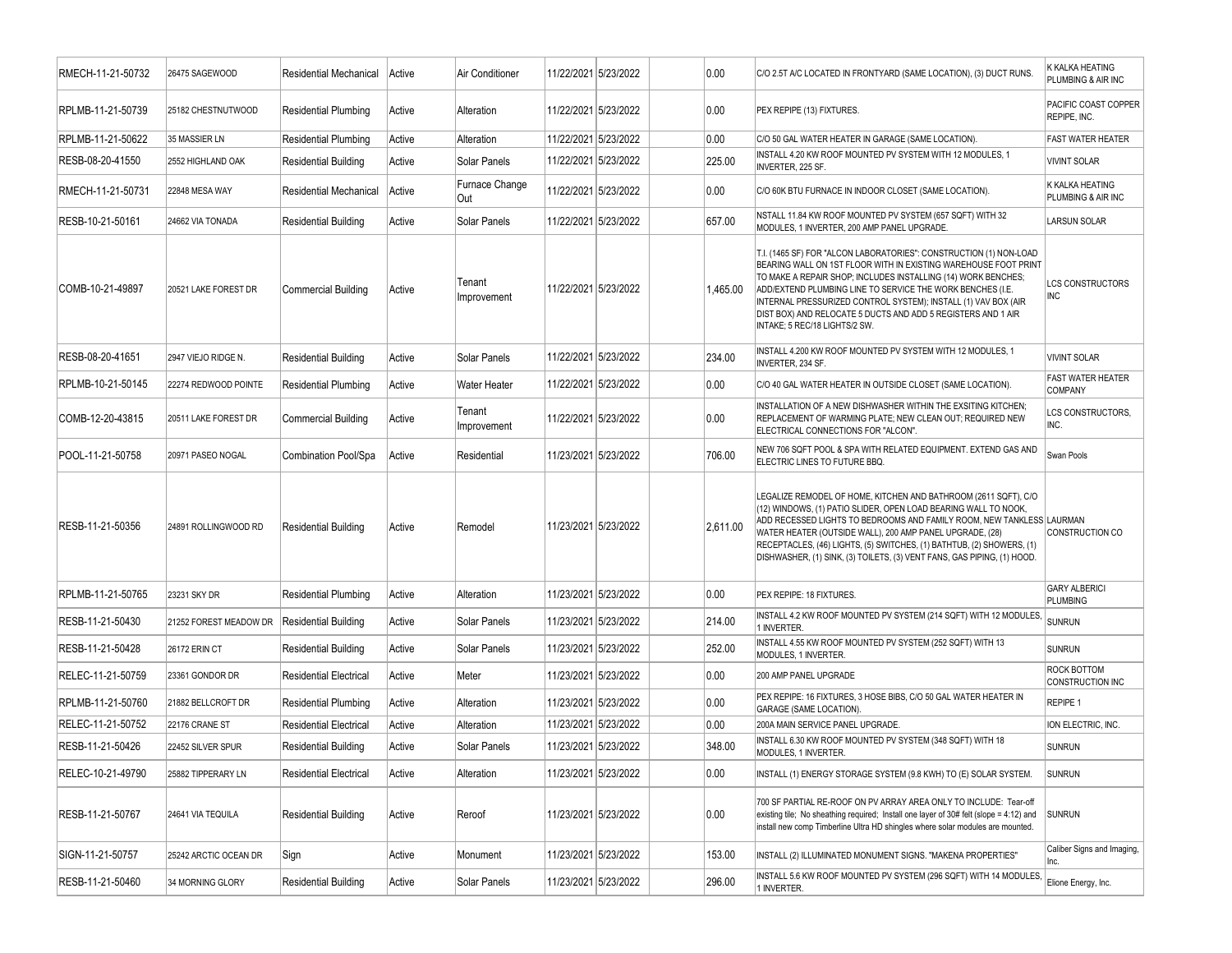| RELEC-11-21-50776 | 628 ATHOS             | <b>Residential Electrical</b> | Active | Alteration         |                      | 11/24/2021 5/23/2022 | 0.00     | NEW ELECT. LINE WITH 1 OUTLET FOR A NEW WATER FOUNTAIN (PUMP<br>CONTAINED INSIDE).                                                                                                                                                                                                                  | SEAN LANDSCAPE<br><b>CONSTRUCTION</b>        |
|-------------------|-----------------------|-------------------------------|--------|--------------------|----------------------|----------------------|----------|-----------------------------------------------------------------------------------------------------------------------------------------------------------------------------------------------------------------------------------------------------------------------------------------------------|----------------------------------------------|
| COMB-10-21-50022  | 26622 TOWNE CENTRE DR | <b>Commercial Building</b>    | Active | <b>Light Poles</b> |                      | 11/24/2021 5/23/2022 | 0.00     | Exterior Lighting Upgrades at "Wells Fargo" - Install one (1) new light pole with 2<br>fixtures, one (1) new light pole with 1 fixture, and replace 17 existing building-<br>mounted light fixtures; Remove 6 building-mounted light fixtures.                                                      | Cennox Project & Security<br>Solutions, Inc. |
| RPLMB-11-21-50792 | 21146 JASMINES WAY    | <b>Residential Plumbing</b>   | Active | Alteration         |                      | 11/24/2021 5/23/2022 | 0.00     | PEX REPIPE: 10 FIXTURES.                                                                                                                                                                                                                                                                            | Ameri-Cal Repipe &<br>Plumbing, Inc.         |
| RESB-10-21-50163  | 83 MONSERRAT PL       | <b>Residential Building</b>   | Active | Solar Panels       |                      | 11/24/2021 5/23/2022 | 526.53   | INSTALL 9.57 KW ROOF MOUNTED PV SYSTEM (527 SQFT) WITH 29<br>MODULES, 1 INVERTER, 200 AMP PANEL UPGRADE.                                                                                                                                                                                            | <b>LARSUN SOLAR</b>                          |
| RPLMB-11-21-50796 | 21133 GLADIOLOS WAY   | <b>Residential Plumbing</b>   | Active | Alteration         |                      | 11/24/2021 5/23/2022 | 0.00     | PEX REPIPE: 10 FIXTURES.                                                                                                                                                                                                                                                                            | Ameri-Cal Repipe &<br>Plumbing, Inc.         |
| RPLMB-11-21-50797 | 21135 GLADIOLOS WAY   | <b>Residential Plumbing</b>   | Active | Alteration         |                      | 11/24/2021 5/23/2022 | 0.00     | PEX REPIPE: 10 FIXTURES.                                                                                                                                                                                                                                                                            | Ameri-Cal Repipe &<br>Plumbing, Inc.         |
| RESB-10-21-50162  | 28 SIERRA BLANCO      | <b>Residential Building</b>   | Active | Solar Panels       |                      | 11/24/2021 5/23/2022 | 475.92   | INSTALL 8.58 KW ROOF MOUNTED PV SYSTEM (476 SQFT) WITH (26)<br>MODULES, (1) INVERTER.                                                                                                                                                                                                               | <b>LARSUN SOLAR</b>                          |
| RMECH-11-21-50775 | 19221 WILLOW BROOK LN | <b>Residential Mechanical</b> | Active | Air Conditioner    |                      | 11/24/2021 5/23/2022 | 0.00     | C/O 5T A/C LOCATED IN RIGHT SIDE YARD (SAME LOCATION), 80K BTU<br>FURANCE IN ATTIC (SAME LOCATION), 1 COIL, C/O (12) DUCTS.                                                                                                                                                                         | APEX HEATING AND AIR<br><b>CONDITIONING</b>  |
| RPLMB-11-21-50790 | 21142 JASMINES WAY    | <b>Residential Plumbing</b>   | Active | Alteration         |                      | 11/24/2021 5/23/2022 | 0.00     | PEX REPIPE: 12 FIXTURES.                                                                                                                                                                                                                                                                            | Ameri-Cal Repipe &<br>Plumbing, Inc.         |
| RESB-11-21-50429  | 25481 OSAGE WAY       | <b>Residential Building</b>   | Active | Solar Panels       |                      | 11/24/2021 5/23/2022 | 348.00   | INSTALL 6.3 KW ROOF MOUNTED PV SYSTEM (348 SQFT) WITH 18 MODULES,<br>1 INVERTER.                                                                                                                                                                                                                    | <b>SUNRUN</b>                                |
| CELEC-10-21-50023 | 24251 ROCKFIELD BLVD  | <b>Commercial Electrical</b>  | Active | Remodel            |                      | 11/24/2021 5/23/2022 | 0.00     | Exterior Lighting Upgrades at "Wells Fargo" - Install 4 new wall light fixtures and 3<br>new canopy light fixtures and install new conduit / wire to new fixtures; Replace 31<br>canopy-mounted light fixtures, 3 pole-mounted light fixtures, and 3 wall light fixtures;<br>Remove 9 flood lights. | Cennox Project & Security<br>Solutions, Inc. |
| RMECH-11-21-50774 | 19662 DORADO DR       | Residential Mechanical        | Active | Air Conditioner    |                      | 11/24/2021 5/23/2022 | 0.00     | C/O (1) 80K BTU FURANCE, (1) 60K BTU FURNACE IN ATTIC (SAME<br>LOCATION), 1 COIL                                                                                                                                                                                                                    | SoCal Airflow Pros                           |
| RESB-10-21-50069  | 25164 CHESTNUTWOOD    | <b>Residential Building</b>   | Active | Solar Panels       |                      | 11/24/2021 5/23/2022 | 387.00   | INSTALL 7.00 KW ROOF MOUNTED PV SYSTEM (387 SQFT) WITH (20)<br>MODULES, (1) INVERTER, (2) ENERGY STORAGE SYSTEMS (13.5 KWH), (1)<br>BACKUP LOADS PANEL (225 AMPS).                                                                                                                                  | <b>SUNRUN</b>                                |
| RESB-11-21-50589  | 322 CALLE ELEGANTE    | <b>Residential Building</b>   | Active | Solar Panels       |                      | 11/24/2021 5/23/2022 | 310.00   | INSTALL 5.53 KW ROOF MOUNTED PV SYSTEM (310 SQFT) WITH 13<br>MODULES. 1 INVERTER.                                                                                                                                                                                                                   | Tesla Energy                                 |
| RESB-11-21-50753  | 26191 PARROT CT       | <b>Residential Building</b>   | Active | Reroof             |                      | 11/24/2021 5/23/2022 | 2,000.00 | T/O 2000 SF COMP ROOF; INSTALL 1 LAYER #30 UNDERLAYMENT; INSTALL<br>COMP SHINGLES (4:12 SLOPE).                                                                                                                                                                                                     | <b>JRT ROOFING</b>                           |
| RESB-11-21-50590  | 61 MONTECILO          | <b>Residential Building</b>   | Active | Solar Panels       |                      | 11/24/2021 5/23/2022 | 707.00   | INSTALL 14.520 KW ROOF MOUNTED PV SYSTEM (707 SQFT) WITH 33<br>MODULES, 33 MICROINVERTERS. DERATE MAIN BREAKER (175 AMPS).                                                                                                                                                                          | TLP Electric Integrations,<br>Inc.           |
| RPLMB-11-21-50793 | 21148 JASMINES WAY    | <b>Residential Plumbing</b>   | Active | Alteration         |                      | 11/24/2021 5/23/2022 | 0.00     | PEX REPIPE: 12 FIXTURES.                                                                                                                                                                                                                                                                            | Ameri-Cal Repipe &<br>Plumbing, Inc.         |
| RPLMB-11-21-50789 | 21138 JASMINES WAY    | <b>Residential Plumbing</b>   | Active | Alteration         |                      | 11/24/2021 5/23/2022 | 0.00     | PEX REPIPE: 7 FIXTURES.                                                                                                                                                                                                                                                                             | Ameri-Cal Repipe &<br>Plumbing, Inc.         |
| RESB-11-21-50427  | 24141 MINNETONKA LN   | <b>Residential Building</b>   | Active | Solar Panels       |                      | 11/24/2021 5/23/2022 | 271.00   | INSTALL 4.9 KW ROOF MOUNTED PV SYSTEM (271 SQFT) WITH 14 MODULES,<br>1 INVERTER.                                                                                                                                                                                                                    | <b>SUNRUN</b>                                |
| RESB-11-21-50454  | 23055 EL CABALLO ST   | <b>Residential Building</b>   | Active | Solar Panels       |                      | 11/24/2021 5/23/2022 | 650.00   | INSTALL 15.84 KW ROOF MOUNTED PV SYSTEM (650 SQFT) WITH 36<br>MODULES, 36 MICROINVERTERS.                                                                                                                                                                                                           | TLP Electric Integrations,<br>Inc.           |
| RESB-11-21-50586  | 1761 CANYON OAKS LANE | <b>Residential Building</b>   | Active | Solar Panels       |                      | 11/24/2021 5/23/2022 | 279.00   | INSTALL 5.720 KW ROOF MOUNTED PV SYSTEM (279 SQFT) WITH 13<br>MODULES, 13 MICROINVERTERS.                                                                                                                                                                                                           | TLP Electric Integrations,<br>Inc.           |
| RPLMB-11-21-50795 | 21131 GLADIOLOS WAY   | <b>Residential Plumbing</b>   | Active | Alteration         |                      | 11/24/2021 5/23/2022 | 0.00     | PEX REPIPE: 12 FIXTURES.                                                                                                                                                                                                                                                                            | Ameri-Cal Repipe &<br>Plumbing, Inc.         |
| RESB-11-21-50425  | 21781 BELLCROFT DR    | <b>Residential Building</b>   | Active | Solar Panels       | 11/24/2021 5/23/2022 |                      | 353.00   | INSTALL 6.39 KW ROOF MOUNTED PV SYSTEM (353 SQFT) WITH 18<br>MODULES, 1 INVERTER.                                                                                                                                                                                                                   | <b>SUNRUN</b>                                |
| RPLMB-11-21-50798 | 21137 GLADIOLOS WAY   | <b>Residential Plumbing</b>   | Active | Alteration         |                      | 11/24/2021 5/23/2022 | 0.00     | PEX REPIPE: 12 FIXTURES.                                                                                                                                                                                                                                                                            | Ameri-Cal Repipe &<br>Plumbing, Inc.         |
| COMB-11-21-50784  | 26812 VISTA TERRACE   | <b>Commercial Building</b>    | Active | Reroof             |                      | 11/24/2021 5/23/2022 | 6,400.00 | Tear-off existing roofing material; Reroof with 60 mil TPO on "iBaseT" building<br>(6,400 SF).                                                                                                                                                                                                      | Roofing Standards, Inc.                      |
| RPLMB-11-21-50791 | 21144 JASMINES WAY    | <b>Residential Plumbing</b>   | Active | Alteration         |                      | 11/24/2021 5/23/2022 | 0.00     | PEX REPIPE:10 FIXTURES.                                                                                                                                                                                                                                                                             | Ameri-Cal Repipe &<br>Plumbing, Inc.         |
| RPLMB-11-21-50794 | 21125 GLADIOLOS WAY   | <b>Residential Plumbing</b>   | Active | Alteration         |                      | 11/24/2021 5/23/2022 | 0.00     | PEX REPIPE: 7 FIXTURES.                                                                                                                                                                                                                                                                             | Ameri-Cal Repipe &<br>Plumbing, Inc.         |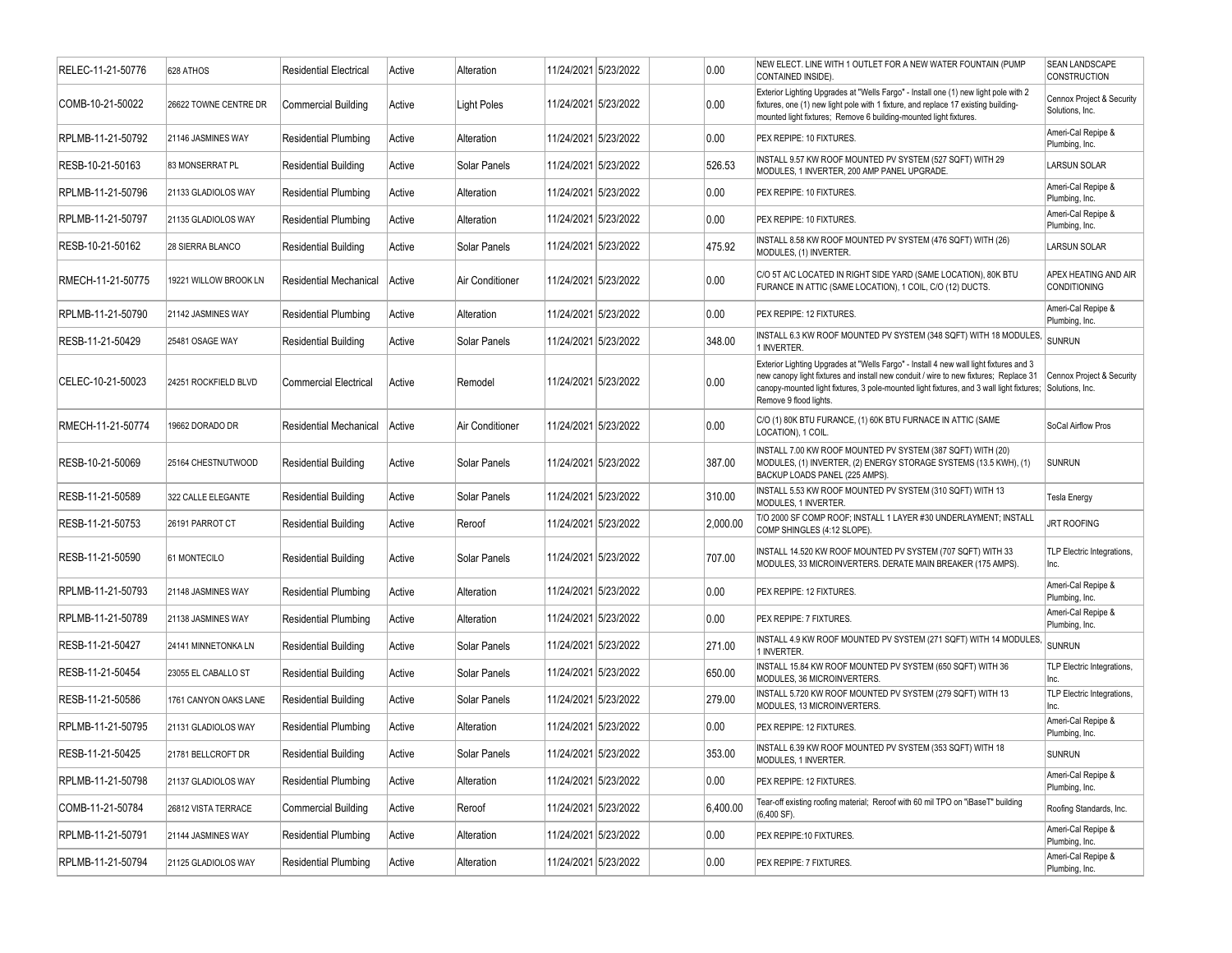| RESB-10-21-50070  | 22451 OVERLAKE DR        | <b>Residential Building</b>   | Active | Solar Panels    | 11/24/2021 5/23/2022 |            | 425.00   | INSTALL 7.70 KW ROOF MOUNTED PV SYSTEM (425 SQFT) WITH (22)<br>MODULES, (1) INVERTER, (1) ENERGY STORAGE SYSTEMS (9.8 KWH), (1)<br>BACKUP LOADS PANEL (125 AMPS).                                                                                                                                                                                                                                                | <b>SUNRUN</b>                                   |
|-------------------|--------------------------|-------------------------------|--------|-----------------|----------------------|------------|----------|------------------------------------------------------------------------------------------------------------------------------------------------------------------------------------------------------------------------------------------------------------------------------------------------------------------------------------------------------------------------------------------------------------------|-------------------------------------------------|
| RESB-11-21-50582  | 1517 VIEJO RIDGE DRIVE S | <b>Residential Building</b>   | Active | Solar Panels    | 11/24/2021 5/23/2022 |            | 471.00   | INSTALL 9.57 KW ROOF MOUNTED PV SYSTEM (471 SQFT) WITH (22)<br>MODULES, (22) MICROINVERTERS, (1) ENERGY STORAGE SYSTEM (13.5<br>KWH), (1) PROTECTED LOADS SUBPANEL (200 AMP).                                                                                                                                                                                                                                    | <b>BAKER ELECTRIC HOME</b><br><b>ENERGY</b>     |
| RESB-11-21-50456  | 1104 PORTOLA OAKS DRIVE  | Residential Building          | Active | Solar Panels    | 11/24/2021 5/23/2022 |            | 381.00   | INSTALL 6.8 KW ROOF MOUNTED PV SYSTEM (381 SQFT) WITH 16 MODULES,<br>1 INVERTER, 1 ENERGY STORAGE SYSTEM (13.5 KWH), 200 AMP INTERNAL<br><b>LOAD CENTER.</b>                                                                                                                                                                                                                                                     | <b>Tesla Energy</b>                             |
| RESB-10-21-50071  | 21666 AUDUBON WAY        | <b>Residential Building</b>   | Active | Solar Panels    | 11/24/2021 5/23/2022 |            | 213.00   | INSTALL 3.85 KW ROOF MOUNTED PV SYSTEM (213 SQFT) WITH (11)<br>MODULES, (1) INVERTER TO (E) SOLAR SYSTEM.                                                                                                                                                                                                                                                                                                        | <b>SUNRUN</b>                                   |
| RESB-10-21-50157  | 19 SANTA MARIA           | <b>Residential Building</b>   | Active | Solar Panels    | 11/24/2021 5/23/2022 |            | 433.00   | INSTALL 7.48 KW ROOF MOUNTED PV SYSTEM (433 SQFT) WITH 22<br>MODULES, 1 INVERTER.                                                                                                                                                                                                                                                                                                                                | <b>TESLA</b>                                    |
| RMECH-11-21-50854 | 21941 RIMHURST DR R      | Residential Mechanical        | Active | Air Conditioner | 11/29/2021 5/30/2022 |            | 0.00     | NEW 24K BTU AIR HANDLER IN ATTIC (108 LBS), NEW 2 TON HEAT PUMP ON<br>BALCONY (146 LBS). (Please Note: Separate permit - EP #50873 for new<br>electrical subpanel for new units.)                                                                                                                                                                                                                                | POLAR BEAR HEATING<br>AND AIR                   |
| RESB-11-21-50860  | 27071 SPRINGWOOD CIR     | <b>Residential Building</b>   | Active | Reroof          | 11/29/2021 5/30/2022 |            | 1,800.00 | Tear-off existing roof shingles; Replace sheathing, as necessary; Install one layer<br>of 30 lb. felt underlayment (slope = 5:12); Install new GAF Timberline 30 year comp. OWNER/BUILDER<br>shingles (1,800 SF); Replace three (3) dormer vents.                                                                                                                                                                |                                                 |
| RESB-11-21-50855  | 28602 MALABAR RD         | <b>Residential Building</b>   | Active | Remodel         | 11/29/2021 5/30/2022 |            | 0.00     | Remove one post and add one new structural beam in kitchen area.                                                                                                                                                                                                                                                                                                                                                 | William Brothers Building &<br>Construction     |
| RPLMB-11-21-50867 | 21111 SKYLARK DR         | <b>Residential Plumbing</b>   | Active | Alteration      | 11/29/2021 5/30/2022 |            | 0.00     | PEX REPIPE (14) FIXTURES                                                                                                                                                                                                                                                                                                                                                                                         | G&W Plumbing, Inc.                              |
| RPLMB-11-21-50846 | 21771 REGAL WAY          | <b>Residential Plumbing</b>   | Void   | Alteration      | 11/29/2021 5/30/2022 | 11/29/2021 | 0.00     | PEX REPIPE (11) FIXTURES, (2) HOSE BIBS, C/O 50 GAL WATER HEATER IN<br><b>GARAGE (SAME LOCATION).</b>                                                                                                                                                                                                                                                                                                            | SIMPEX REPIPE, INC.                             |
| RESB-11-21-50875  | 22402 GOLDRUSH           | <b>Residential Building</b>   | Active | Reroof          | 11/29/2021 5/30/2022 |            | 2,800.00 | Tear-off existing asphalt shingle roofing; Replace sheathing, if necessary; Install<br>one layer of synthetic underlayment (slope = 5:12); Install new Owens Corning<br>asphalt shingles (2,800 SF).                                                                                                                                                                                                             | One Stop Roofing                                |
| RESB-11-21-50856  | 25735 WILLIAMSBURG CT    | <b>Residential Building</b>   | Active | Reroof          | 11/29/2021 5/30/2022 |            | 1,552.00 | T/O 1552 SF COMP ROOF; INSTALL 1 LAYER #30 UNDERLAYMENT; INSTALL<br>COMP SHINGLES (5:12 SLOPE).                                                                                                                                                                                                                                                                                                                  | <b>SUNRUN</b>                                   |
| POOL-11-21-50848  | 16 TESSERA AV            | Combination Pool/Spa          | Active | Residential     | 11/29/2021 5/30/2022 |            | 405.00   | New Swimming Pool (331 SF) and New Spa (36 SF).                                                                                                                                                                                                                                                                                                                                                                  | <b>KEVIN J VOYTOVICH</b>                        |
| RPLMB-11-21-50845 | 6 CASA VERDE             | <b>Residential Plumbing</b>   | Active | Alteration      | 11/29/2021 5/30/2022 |            | 0.00     | PEX REPIPE (14) FIXTURES, (2) HOSE BIBS                                                                                                                                                                                                                                                                                                                                                                          | <b>REPIPE 1</b>                                 |
| RPLMB-11-21-50874 | 26072 LORRI DR           | <b>Residential Plumbing</b>   | Active | Alteration      | 11/29/2021 5/30/2022 |            | 0.00     | PEX REPIPE (14) FIXTURES, (2) HOSE BIBS                                                                                                                                                                                                                                                                                                                                                                          | REPIPE 1                                        |
| RESB-11-21-50275  | 23135 VISTA WAY          | <b>Residential Building</b>   | Active | Remodel         | 11/29/2021 5/30/2022 |            | 1,724.00 | RESIDENTIAL EXTERIOR REMODEL TO INCLUDE: REMOVE 50" BALCONY, R/R<br>3 NEW SLIDING DOORS AND 3 WINDOWS (1ST FLR); R/R 1 SLIDING DOOR ON<br>AND 1 WINDOW ON (2ND FLR); R/R EXTERIOR FINISHES: SIDING/PLASTER<br>AND TRIMS; T/O 1724 SF (E) ROOF SHINGLES; INSTALL 1 LAYER<br>UNDERLAYMENT; INSTALL 1724 SF CERTAINTEED LANDMARK PRO ASPHALT<br>SHINGLES (50YR) (3.75:12 SLOPE); RELOCATE 1 GAS LINE, R/R 6 LIGHTS. | LAKESIDE<br>COSNTRUCTION                        |
| RELEC-11-21-50873 | 21941 RIMHURST DR R      | <b>Residential Electrical</b> | Active | Remodel         | 11/29/2021 5/30/2022 |            | 0.00     | Add one (1) new subpanel (125 amps) for new AC unit (See MP #50854 for permit<br>for AC).                                                                                                                                                                                                                                                                                                                        | <b>Construction and Electric</b><br>Jesus, Inc. |
| RPLMB-11-21-50870 | 388 BELLVER              | <b>Residential Plumbing</b>   | Active | Alteration      | 11/29/2021 5/30/2022 |            | 0.00     | NEW WATER SOFTENER IN GARAGE                                                                                                                                                                                                                                                                                                                                                                                     | <b>ECOWATER SYSTEMS</b><br>OF SAN DIEGO         |
| RESB-11-21-50880  | 22831 NOLAN ST           | <b>Residential Building</b>   | Active | Reroof          | 11/29/2021 5/30/2022 |            | 1,900.00 | Reroof house and attached garage (1,900 SF): Tear-off existing comp. shingles;<br>Replace sheathing, as necessary; Install one layer of GAF Tigerpaw synthetic<br>underlayment (slope = 5:12); Install new GAF comp. shingles (19 squares).                                                                                                                                                                      | MCCORMACK ROOFING                               |
| RESB-11-21-50479  | 140 EVERGREEN WAY        | Residential Building          | Active | New             | 11/30/2021 5/30/2022 |            | 3,513.00 | New SFD "The Evergreens @ The Meadows" PLAN 2 / 3,513 SF / Garage 416 SF /<br>Outdoor Living Room 240 SF / Porch 66 SF / 4.9 kW PV System with 14 modules / P-TOLL BROS., INC.<br>E-M / LOT 30.                                                                                                                                                                                                                  |                                                 |
| RESB-11-21-50584  | 20 LUMINOSA              | <b>Residential Building</b>   | Active | Solar Panels    | 11/30/2021 5/30/2022 |            | 215.00   | INSTALL 4.20 KW ROOF MOUNTED PV SYSTEM (215 SQFT) WITH 12<br>MODULES, 12 MICROINVERTERS.                                                                                                                                                                                                                                                                                                                         | <b>SUNPOWER</b><br><b>CORPORATION</b>           |
| RESB-11-21-50484  | 110 EVERGREEN WAY        | <b>Residential Building</b>   | Active | New             | 11/30/2021 5/30/2022 |            | 3,572.00 | New SFD "The Evergreens @ The Meadows" PLAN 3 / 3,572 SF / Garage 430 SF /<br>Outdoor Living Room 191 SF / Porch 9 SF / 4.9 kW PV System with 14 modules / P- TOLL BROS., INC.<br>E-M / LOT 27.                                                                                                                                                                                                                  |                                                 |
| RESB-11-21-50485  | 130 EVERGREEN WAY        | <b>Residential Building</b>   | Active | New             | 11/30/2021 5/30/2022 |            | 3,572.00 | New SFD "The Evergreens @ The Meadows" PLAN 3 / 3,572 SF / Garage 430 SF /<br>Outdoor Living Room 191 SF / Porch 9 SF / 4.9 kW PV System with 14 modules / P- TOLL BROS., INC.<br>E-M / LOT 29.                                                                                                                                                                                                                  |                                                 |